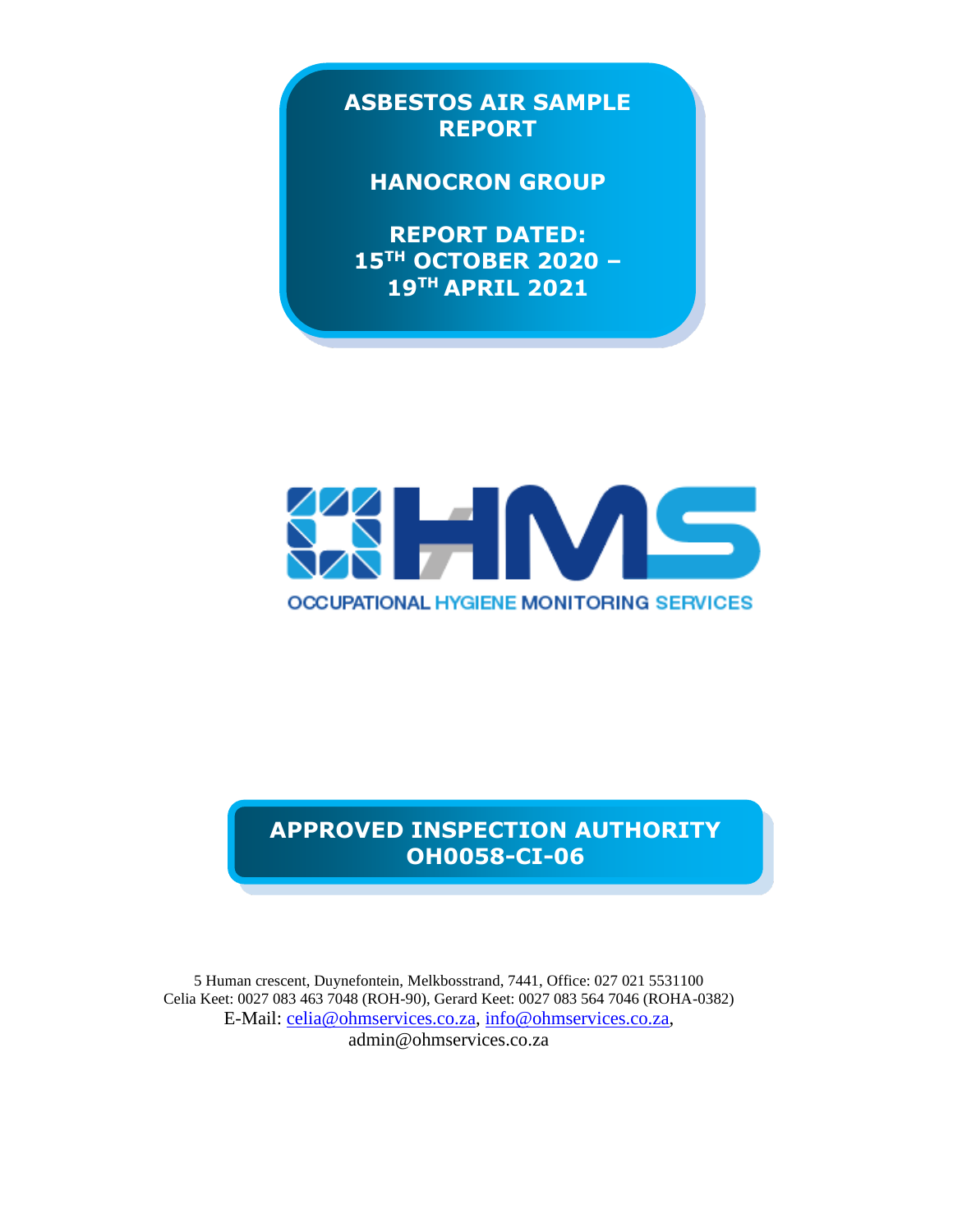





Occupational Hygiene Monitoring Services (Pty) Ltd is An Approved Inspection Authority with the Department of Labour of the South Africa (OH0058-CI-06).

All findings, content and results of this report are to be considered with confidentiality and persons that do not have a vested interest with this report and the contents thereof may not have access thereto. The monitoring results reflected in the report are representative of the monitoring carried out on day of the survey including the laboratory sample preparation and analysis. Laboratory conditions where maintained at all times.

This report is not allowed to be changed nor copied, nor may any sections of this report be distributed to any recipient. The report must be distributed in in full and complete in the format of the report and may not be edited to another format.

#### *Opinions, interpretations, recommendations, summaries, conclusions and static air monitoring expressed herein are outside the scope of Occupational Hygiene Monitoring Services' SANAS accreditation.*

| Z:\1 OHMS SYSTEM                            |
|---------------------------------------------|
| 17020\TECHNICAL\RECORDS\COMPANIES\HANOCRON  |
| GROUP\PRO 2020-351\ASBESTOS SAMPLE ANALYSIS |
| REPORT 2020-351 Everite Site REV10 docx     |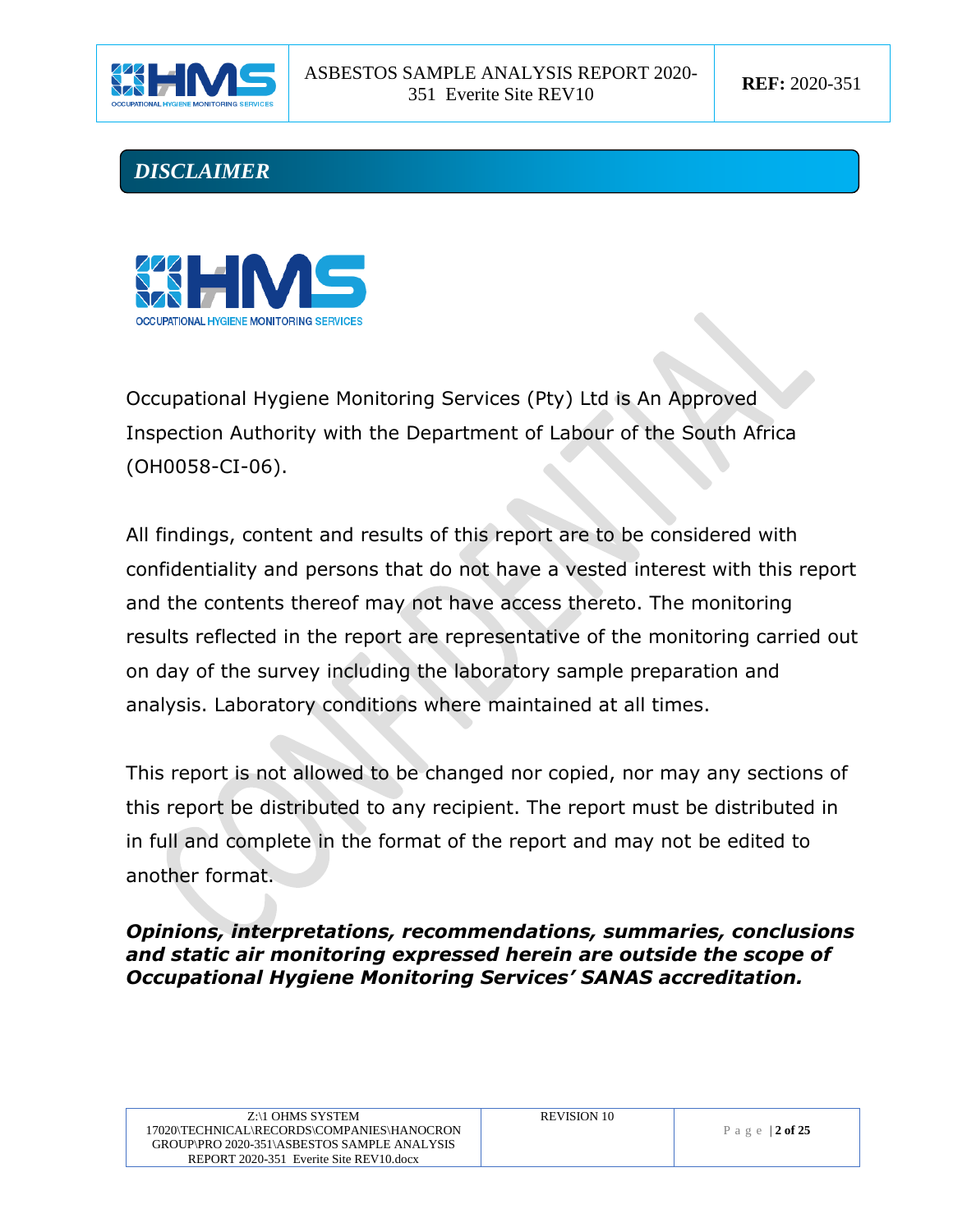

| <b>QUICK REFERENCE GUIDE</b>               |                                                                                                                                                                              |  |  |  |  |
|--------------------------------------------|------------------------------------------------------------------------------------------------------------------------------------------------------------------------------|--|--|--|--|
| Date/s of Assessment:                      | 15.10.2020, 23.10.2020, 30.10.2020, 04.11.2020, 10.11.2020,<br>27.11.2020, 9.12.2020, 18.12.2020, 11.01.2021, 28.01.2021,<br>12.02.2021, 26.02.2021, 12.03.2021 & 19.04.2021 |  |  |  |  |
| <b>Project Number:</b>                     | 2020-351                                                                                                                                                                     |  |  |  |  |
| Client:                                    | Hanocorn Group                                                                                                                                                               |  |  |  |  |
| <b>Client Contact/s:</b>                   | Pieter Smith                                                                                                                                                                 |  |  |  |  |
| Revision:                                  | 10                                                                                                                                                                           |  |  |  |  |
| OHMS Pty Ltd REFERENCE GUIDE               |                                                                                                                                                                              |  |  |  |  |
| <b>Company Name:</b>                       | Occupational Hygiene Monitoring Services Pty Ltd                                                                                                                             |  |  |  |  |
| Department of Labour AIA Number:           | OH 0058-CI 06                                                                                                                                                                |  |  |  |  |
| SANAS 17020 Accredited Inspection Body N°: | SANAS OH 0058                                                                                                                                                                |  |  |  |  |
| <b>Physical Address:</b>                   | 5 Human Crescent, Duynefontein, Melkbosstrand, Cape Town, 7441                                                                                                               |  |  |  |  |
| <b>Postal Address:</b>                     | 5 Human Crescent, Duynefontein, Melkbosstrand, Cape Town, 7441                                                                                                               |  |  |  |  |
| <b>Contact Details:</b>                    | Tel: +27 (0)21 553 1100<br>admin@ohmservices.co.za<br>www.ohmservices.co.za                                                                                                  |  |  |  |  |
| <b>Your Consultant:</b>                    | Gerard Keet: <i>gerard@ohmservices.co.za</i>                                                                                                                                 |  |  |  |  |

| Z:\1 OHMS SYSTEM                            | <b>REVISION 10</b> |                  |
|---------------------------------------------|--------------------|------------------|
| 17020\TECHNICAL\RECORDS\COMPANIES\HANOCRON_ |                    | Page   $3$ of 25 |
| GROUP\PRO 2020-351\ASBESTOS SAMPLE ANALYSIS |                    |                  |
| REPORT 2020-351 Everite Site REV10.docx     |                    |                  |
|                                             |                    |                  |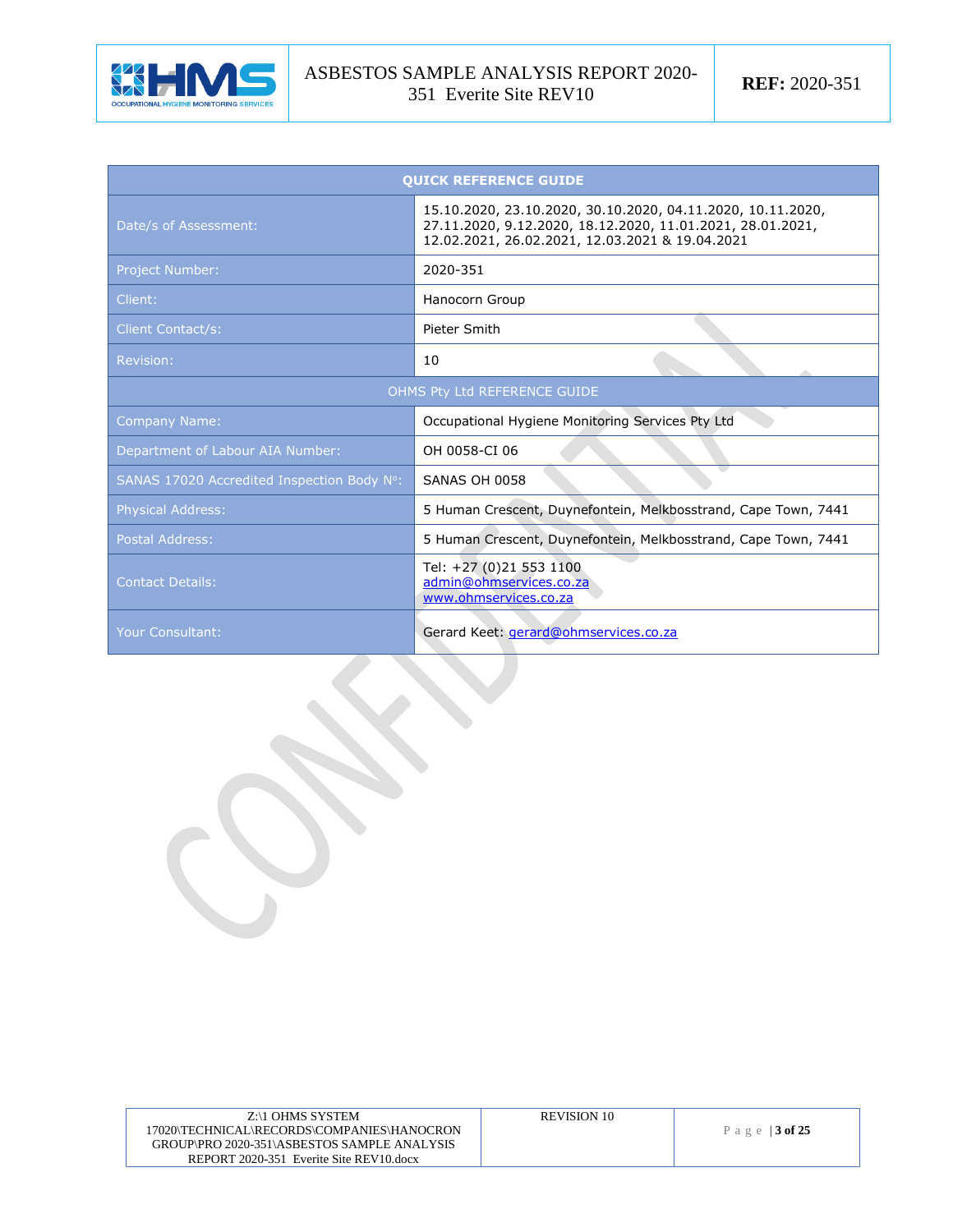

| <b>KIHM</b>             |                        | DATE:      | SIGNATURE: |
|-------------------------|------------------------|------------|------------|
|                         | Carmen Markus          | 16.10.2021 |            |
|                         | (SAIOH ROHA 1307)      | 19.10.2020 | Marking    |
|                         |                        | 29.10.2020 |            |
|                         |                        | 02.11.2020 |            |
|                         |                        | 05.11.2020 |            |
|                         |                        | 16.01.2021 |            |
|                         |                        | 03.12.2020 |            |
| Sample analysis carried |                        | 11.12.2020 |            |
| out by:                 |                        | 21.12.2021 |            |
|                         |                        | 13.01.2021 |            |
|                         |                        | 10.02.2021 |            |
|                         |                        | 24.02.2021 |            |
|                         |                        | 08.03.2021 |            |
|                         |                        | 30.03.2021 |            |
|                         |                        | 22.04.2021 |            |
|                         | Carmen Markus          | 02.11.2020 |            |
|                         | (SAIOH ROHA 1307)      | 17.11.2020 | Marking    |
|                         |                        | 03.12.2020 |            |
| Author:                 |                        | 11.12.2020 |            |
|                         |                        | 21.12.2020 |            |
|                         |                        | 13.01.2021 |            |
|                         |                        | 22.04.2021 |            |
|                         | Gerard Keet (SAIOH     | 02.11.2020 |            |
|                         | ROHA 0382)             | 17.11.2020 |            |
|                         |                        | 03.12.2020 |            |
| Quality checked by:     |                        | 11.12.2020 |            |
|                         |                        | 21.12.2020 |            |
|                         |                        | 22.04.2021 |            |
|                         | C. Keet (Technical     |            |            |
|                         | Signatory)             |            |            |
| Approval/Issue:         | Occupational Hygienist |            |            |
|                         | (SAIOH-ROH 0090)       |            |            |
|                         |                        |            |            |

| Z:\1 OHMS SYSTEM                            | REVISION 10 |                  |
|---------------------------------------------|-------------|------------------|
| 17020\TECHNICAL\RECORDS\COMPANIES\HANOCRON  |             | Page   $4$ of 25 |
| GROUP\PRO 2020-351\ASBESTOS SAMPLE ANALYSIS |             |                  |
| REPORT 2020-351 Everite Site REV10.docx     |             |                  |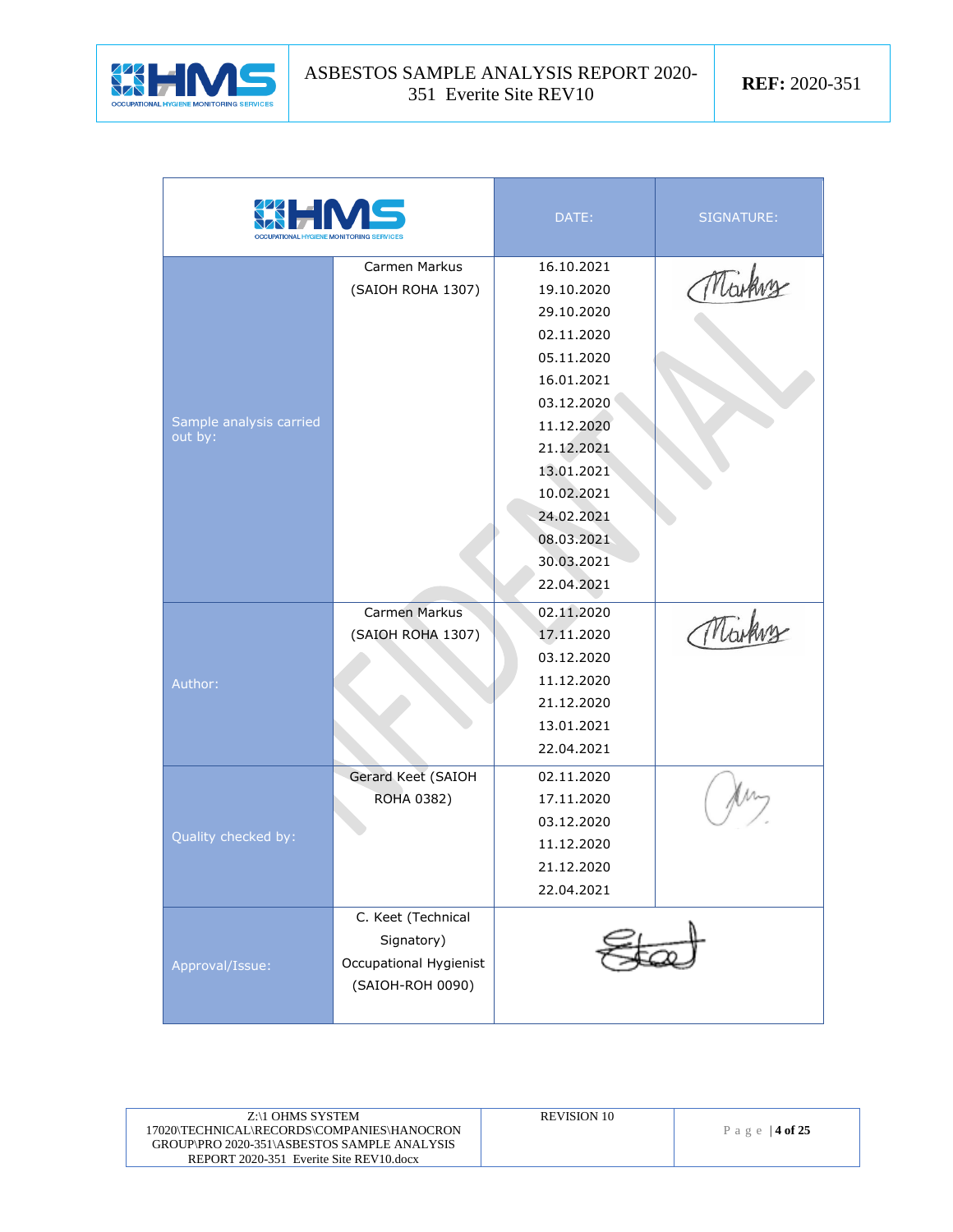

*HANOCRON GROUP DATE OF REPORT: 22.04.2021*

ATT: Pieter Smith RE: Everite Site

We hereby submit the results of air concentration monitoring conducted at Everite Site, Cape Town. These results serve as representative results for asbestos in the air conditions during the asbestos material removal project.

| Ref:                 | 2020-351                                                                                         |
|----------------------|--------------------------------------------------------------------------------------------------|
| Date Analyzed:       | 16.10.2021,19.10.2020, 29.10.2020, 02.11.2020, 05.11.2020, 16.01.2021,                           |
|                      | 03.12.2020, 11.12.2020, 21.12.2021, 13.01.2021, 10.02.2021, 24.02.2021,                          |
|                      | 08.03.2021, 30.03.2021 & 22.04.2021                                                              |
| Client:              | Hanocron Group                                                                                   |
| Instruction:         | Static sampling.                                                                                 |
| Evaluation strategy: | HSG 248. The analysts' guide for sampling, analysis and clearance<br>procedures.                 |
| Equipment used:      | Axio Microscope fitted with Polarization mode enhancement for asbestos<br>content determination. |

#### **SUMMARY/RECOMMENDATIONS**

In terms of the asbestos weekly sampling that we carry out at the Everite right site, we have carried out 90 samples (mostly in very windy conditions) to date and only once has asbestos been detected in very low levels ( see samples 2020-351 AS 7 and AS 8). Samples are generally placed on the boundary wall area where there are companies, and downwind to detect if any airborne asbestos is present. Based on the low levels or no asbestos detected, could we please reduce the sampling to every second week?

Would we be able to approach DEFF and ask them to consider this recommendation?

| Z:\1 OHMS SYSTEM                            |
|---------------------------------------------|
| 17020\TECHNICAL\RECORDS\COMPANIES\HANOCRON  |
| GROUP\PRO 2020-351\ASBESTOS SAMPLE ANALYSIS |
| REPORT 2020-351 Everite Site REV10.docx     |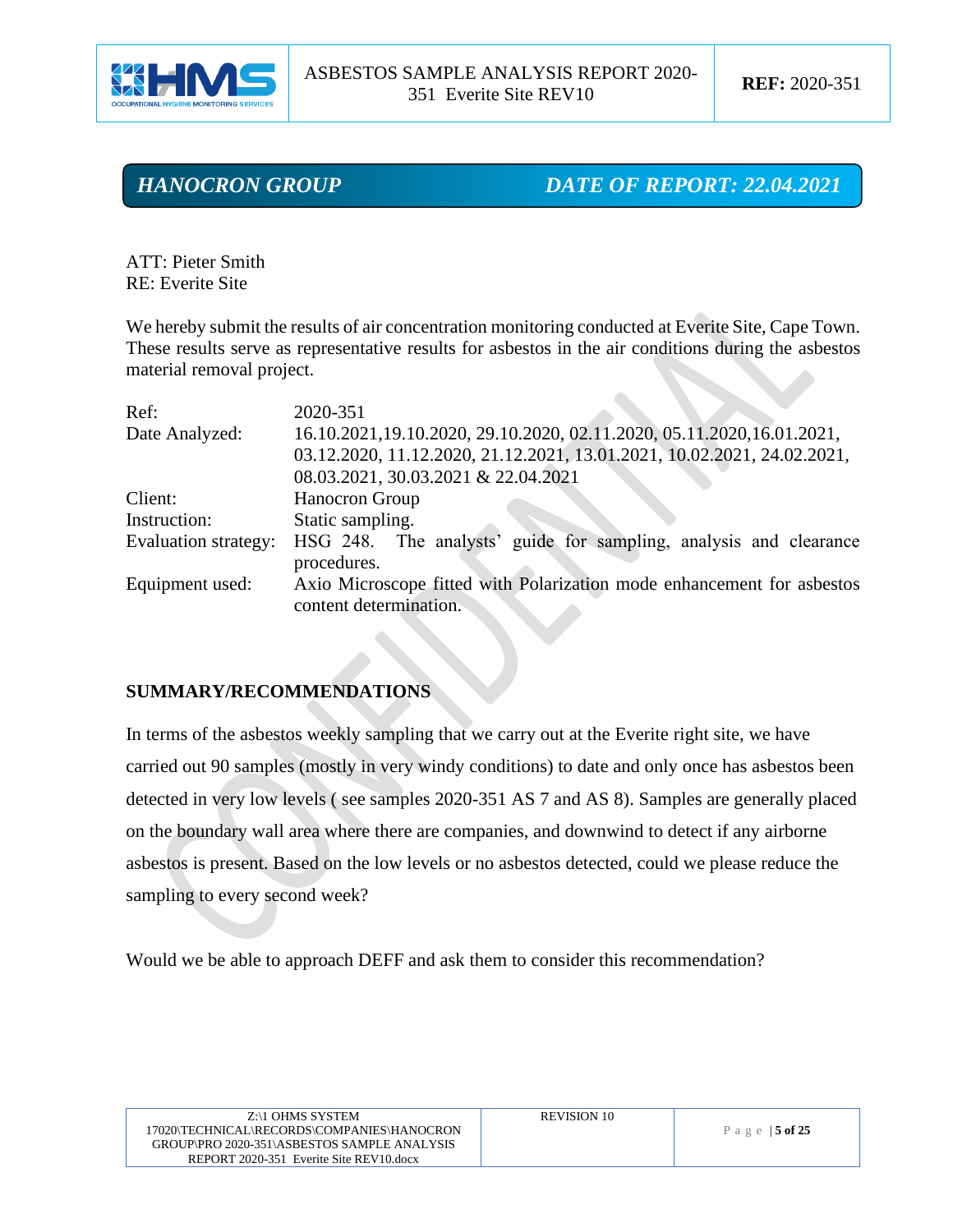

# *SUBJECT: Asbestos air sample results*

| <b>Sample</b> | <b>Sample</b> | Date of    | <b>Location</b> | <b>Volume</b> | <b>Duration</b>                         | <b>Fibres</b>    | <b>Number</b> | <b>Results</b>      |
|---------------|---------------|------------|-----------------|---------------|-----------------------------------------|------------------|---------------|---------------------|
| No:           | <b>Date</b>   | sample     |                 |               | $@$ l/min                               | counted          | of fields     |                     |
|               |               | analysis   |                 |               |                                         |                  | counted       |                     |
| 2020-         | 15.10.2020    | 16.10.2020 | Static          | 498.48L       | $\overline{\text{mins}\textcircled{e}}$ | $\overline{0}$   | 200           | $< 0.010$ f/ml.     |
| 351-AS1       |               |            |                 |               | 1/min                                   |                  |               |                     |
| 2020-         | 15.10.2020    | 16.10.2020 | Static          | 498.24L       | $\text{mins}\omega$                     | $\overline{0}$   | 200           | $< 0.010$ f/ml.     |
| 351-AS2       |               |            |                 |               | 1/min                                   |                  |               |                     |
| 2020-         | 15.10.2020    | 19.10.2020 | Static          | 485.04L       | $\text{mins} @$                         | $\overline{0}$   | 200           | $< 0.010$ f/ml.     |
| 351-AS3       |               |            |                 |               | 1/min                                   |                  |               |                     |
| 2020-         | 15.10.2020    | 19.10.2020 | Static          | 487.44L       | $\text{mins} @$                         | $\overline{0}$   | 200           | $< 0.010$ f/ml.     |
| 351-AS4       |               |            |                 |               | 1/min                                   |                  |               |                     |
| 2020-         | 15.10.2020    | 16.10.2020 | Static          | 493.2L        | $\text{mins} @$                         | $\overline{0}$   | 200           | $\sqrt{0.010$ f/ml. |
| 351-AS5       |               |            |                 |               | 1/min                                   |                  |               |                     |
| 2020-         | 15.10.2020    | 19.10.2020 | Static          | 484.32L       | $\text{mins} @$                         | $\overline{0}$   | 200           | $< 0.010$ f/ml.     |
| 351-AS6       |               |            |                 |               | 1/min                                   |                  |               |                     |
| 2020-         | 15.10.2020    | 19.10.2020 | Static          | 492.24L       | $\text{mins} @$                         | $\overline{2}$   | 200           | $<0.010$ f/ml.      |
| 351-AS7       |               |            |                 |               | 1/min                                   |                  |               |                     |
|               |               |            |                 |               |                                         |                  |               |                     |
|               |               |            |                 |               |                                         |                  |               |                     |
|               |               |            |                 |               |                                         |                  |               |                     |
|               |               |            |                 |               |                                         |                  |               |                     |
|               |               |            |                 |               |                                         |                  |               |                     |
|               |               |            |                 |               |                                         |                  |               |                     |
|               |               |            |                 |               |                                         |                  |               |                     |
| 2020-         | 15.10.2020    | 19.10.2020 | Static          | 487.2L        | $\text{mins} @$                         | $\overline{3}$   | 200           | $<0.010$ f/ml.      |
| 351-AS8       |               |            |                 |               | 1/min                                   |                  |               |                     |
|               |               |            |                 |               |                                         |                  |               |                     |
|               |               |            |                 |               |                                         |                  |               |                     |
|               |               |            |                 |               |                                         |                  |               |                     |
|               |               |            |                 |               |                                         |                  |               |                     |
|               |               |            |                 |               |                                         |                  |               |                     |
|               |               |            |                 |               |                                         |                  |               |                     |
|               |               |            |                 |               |                                         |                  |               |                     |
| 2020-         | 15.10.2020    | 16.10.2020 | Static          | 497.76L       | $\text{mins} @$                         | $\mathbf{0}$     | 200           | $< 0.010$ f/ml.     |
| 351-AS9       |               |            |                 |               | 1/min                                   |                  |               |                     |
| 2020-         | 15.10.2020    | 16.10.2020 | Static          | 494.16L       | $\text{mins} @$                         | $\overline{0}$   | 200           | $\sqrt{0.010$ f/ml. |
| $351 -$       |               |            |                 |               | 1/min                                   |                  |               |                     |
| <b>AS10</b>   |               |            |                 |               |                                         |                  |               |                     |
| 2020-         | 15.10.2020    | 19.10.2020 | Field Blank     | N/A           | N/A                                     | $\boldsymbol{0}$ | 200           | $<0.010$ f/ml.      |
| $351 -$       |               |            |                 |               |                                         |                  |               |                     |
| <b>AS11FB</b> |               |            |                 |               |                                         |                  |               |                     |
|               |               |            |                 |               |                                         |                  |               |                     |

## **WEATHER CONDITIONS ON THE 15.10.2020: 35KM/H WNW**

| Z:\1 OHMS SYSTEM                            | <b>REVISION 10</b> |                  |
|---------------------------------------------|--------------------|------------------|
| 17020\TECHNICAL\RECORDS\COMPANIES\HANOCRON  |                    | Page   $6$ of 25 |
| GROUP\PRO 2020-351\ASBESTOS SAMPLE ANALYSIS |                    |                  |
| REPORT 2020-351 Everite Site REV10 docx     |                    |                  |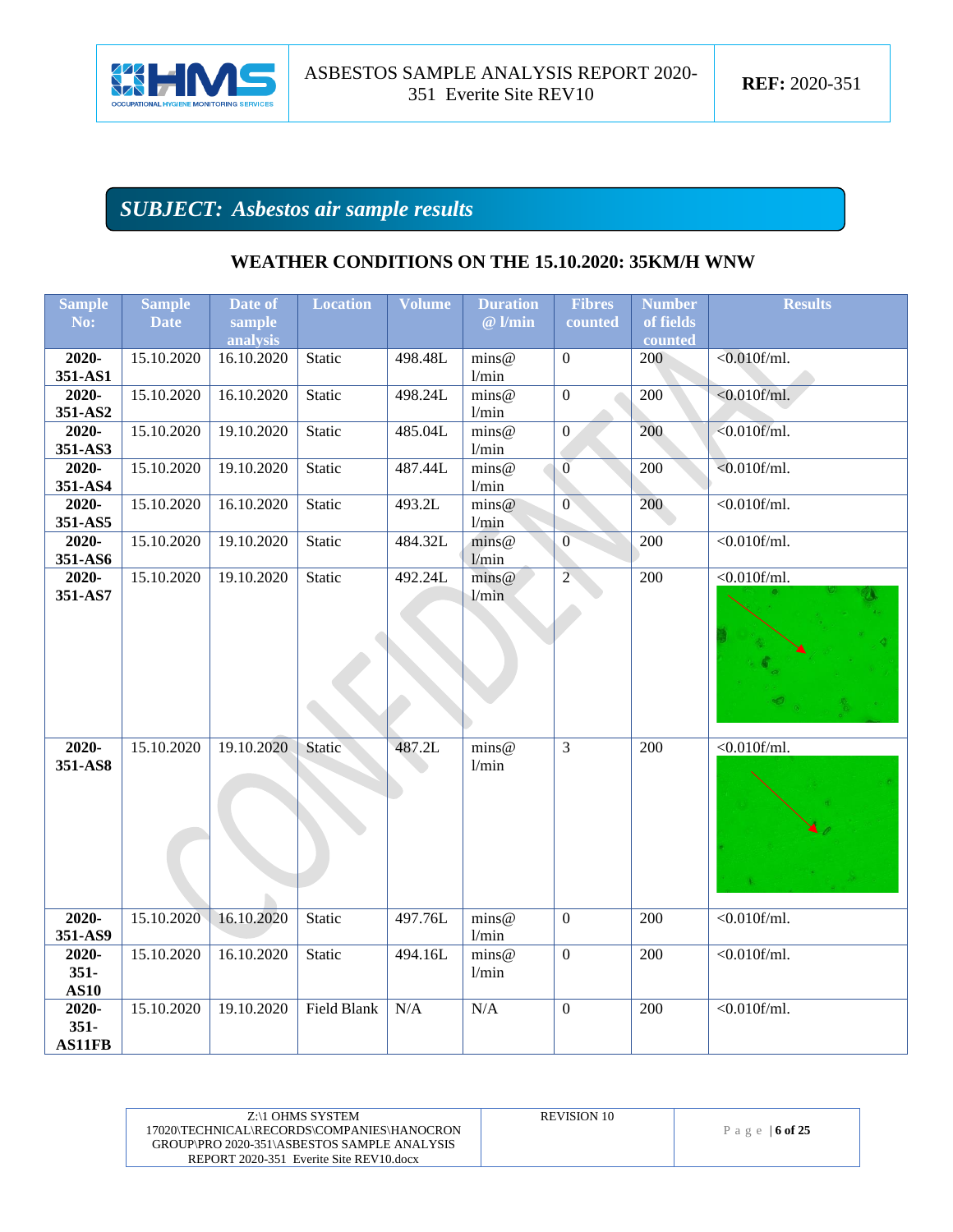

### **WEATHER CONDITIONS 23.10.2020: 19KM/H S**

| <b>Sample</b>          | <b>Sample</b> | Date of            | <b>Location</b> | <b>Volume</b> | <b>Duration</b> | <b>Fibres</b>  | <b>Number</b>        | <b>Results</b>  |
|------------------------|---------------|--------------------|-----------------|---------------|-----------------|----------------|----------------------|-----------------|
| No:                    | <b>Date</b>   | sample<br>analysis |                 |               | $@$ l/min       | counted        | of fields<br>counted |                 |
| 2020-                  | 23.10.2020    | 29.10.2020         | Static          | 488.64L       | $240$ mins@     | $\overline{0}$ | 200                  | $<0.010$ f/ml.  |
| $351 -$                |               |                    |                 |               | $2.016$ l/min   |                |                      |                 |
| <b>AS12</b>            |               |                    |                 |               |                 |                |                      |                 |
| 2020-                  | 23.10.2020    | 29.10.2020         | <b>Static</b>   | 491.04L       | 240mins@        | $\overline{0}$ | 200                  | $< 0.010$ f/ml. |
| $351 -$                |               |                    |                 |               | 2.0051/min      |                |                      |                 |
| <b>AS13</b>            |               |                    |                 |               |                 |                |                      |                 |
| 2020-                  | 23.10.2020    | 29.10.2020         | Static          | 546L          | $240$ mins@     | $\overline{0}$ | 200                  | $< 0.010$ f/ml. |
| $351 -$<br><b>AS14</b> |               |                    |                 |               | 2.020l/min      |                |                      |                 |
| 2020-                  | 23.10.2020    | 29.10.2020         | Static          | 481.2L        | 240mins@        | $\overline{0}$ | 200                  | $< 0.010$ f/ml. |
| $351 -$                |               |                    |                 |               | 2.0551/min      |                |                      |                 |
| <b>AS15</b>            |               |                    |                 |               |                 |                |                      |                 |
| 2020-                  | 23.10.2020    | 29.10.2020         | Static          | 489.36L       | $240$ mins@     | $\overline{0}$ | 200                  | $<0.010$ f/ml.  |
| $351 -$                |               |                    |                 |               | $2.026$ l/min   |                |                      |                 |
| <b>AS16</b>            |               |                    |                 |               |                 |                |                      |                 |
| 2020-                  | 23.10.2020    | 29.10.2020         | <b>Static</b>   | 519.84L       | 240mins@        | $\overline{0}$ | 200                  | $<$ 0.010f/ml   |
| $351 -$                |               |                    |                 |               | 2.0411/min      |                |                      |                 |
| <b>AS17</b>            |               |                    |                 |               |                 |                |                      |                 |
| 2020-                  | 23.10.2020    | 29.10.2020         | Static          | 495.56L       | 240mins@        | $\overline{0}$ | 200                  | $<0.010$ f/ml.  |
| $351 -$<br><b>AS18</b> |               |                    |                 |               | $2.026$ l/min   |                |                      |                 |
| 2020-                  | 23.10.2020    | 29.10.2020         | Static          | 497.76L       | $240$ mins@     | $\overline{0}$ | 200                  | $<0.010$ f/ml.  |
| $351 -$                |               |                    |                 |               | 2.0231/min      |                |                      |                 |
| <b>AS19</b>            |               |                    |                 |               |                 |                |                      |                 |
| 2020-                  | 23.10.2020    | 29.10.2020         | Static          | 508.08L       | 240mins@        | $\overline{0}$ | 200                  | $<0.010$ f/ml.  |
| $351 -$                |               |                    |                 |               | 2.0511/min      |                |                      |                 |
| <b>AS20</b>            |               |                    |                 |               |                 |                |                      |                 |

| Z:\1 OHMS SYSTEM<br>17020\TECHNICAL\RECORDS\COMPANIES\HANOCRON<br>GROUP\PRO 2020-351\ASBESTOS SAMPLE ANALYSIS | <b>REVISION 10</b> | Page   $7$ of 25 |
|---------------------------------------------------------------------------------------------------------------|--------------------|------------------|
| REPORT 2020-351 Everite Site REV10.docx                                                                       |                    |                  |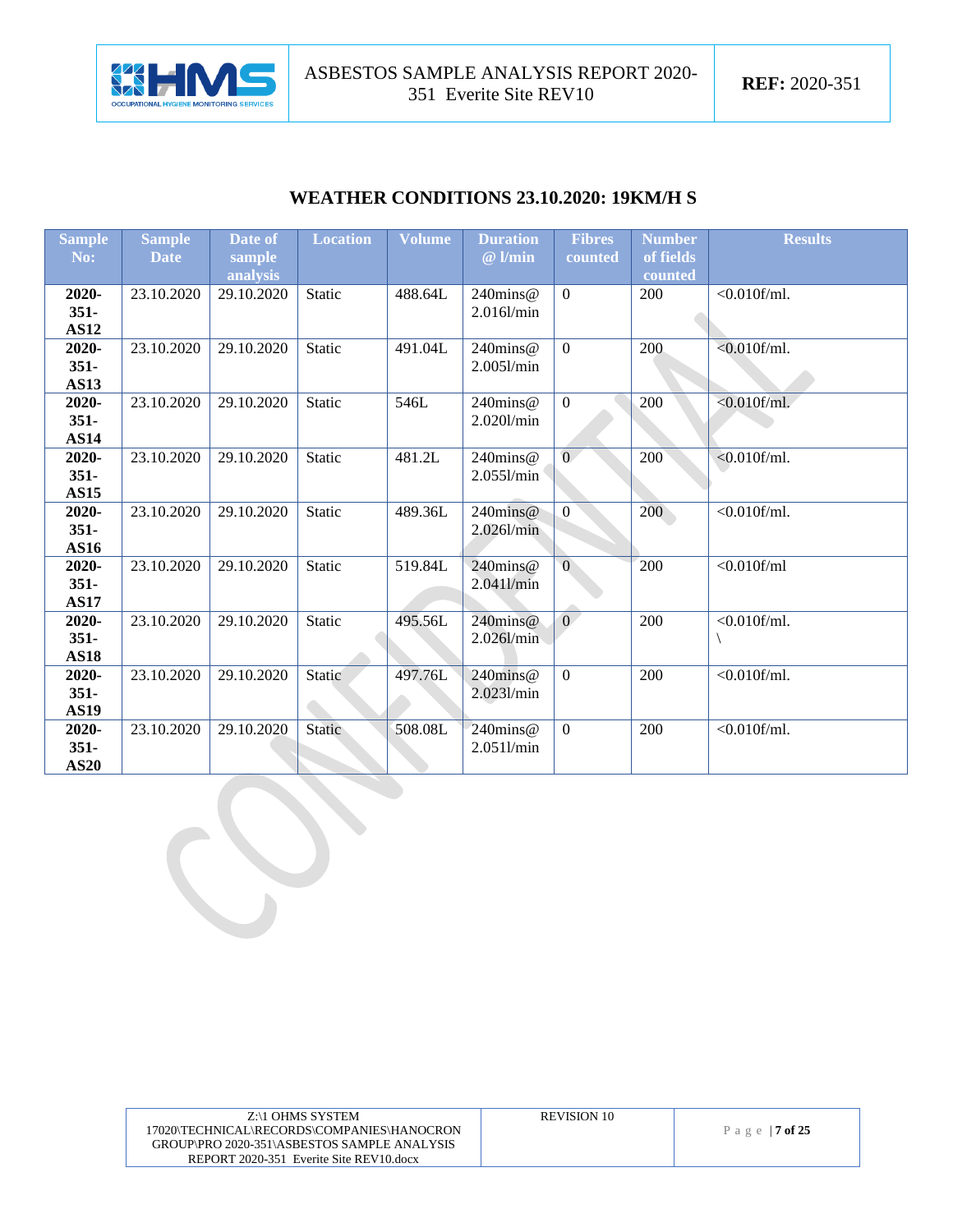

#### **WEATHER CONDITIONS 30.10.2020: 41KM/M S**

| <b>Sample</b>        | <b>Sample</b> | Date of    | <b>Location</b> | <b>Volume</b> | <b>Duration</b> | <b>Fibres</b>  | <b>Number</b> | <b>Results</b>  |
|----------------------|---------------|------------|-----------------|---------------|-----------------|----------------|---------------|-----------------|
| No:                  | <b>Date</b>   | sample     |                 |               | $@$ l/min       | counted        | of fields     |                 |
|                      |               | analysis   |                 |               |                 |                | counted       |                 |
| 2020-                | 30.10.2020    | 02.11.2020 | Static          | 493.80L       | $241$ mins@     | $\overline{0}$ | 200           | $<0.010$ f/ml.  |
| $351 -$              |               |            |                 |               | 2.0491/min      |                |               |                 |
| <b>AS21</b>          |               |            |                 |               |                 |                |               |                 |
| 2020-                | 30.10.2020    | 02.11.2020 | Static          | 482.72L       | $241$ mins@     | $\overline{0}$ | 200           | $< 0.010$ f/ml. |
| $351 -$              |               |            |                 |               | 2.0031/min      |                |               |                 |
| <b>AS22</b>          |               |            |                 |               |                 |                |               |                 |
| 2020-                | 30.10.2020    | 02.11.2020 | Static          | 480.96L       | 240mins@        | $\overline{0}$ | 200           | $< 0.010$ f/ml. |
| $351 -$              |               |            |                 |               | $2.004$ l/min   |                |               |                 |
| <b>AS23</b>          |               |            |                 |               |                 |                |               |                 |
| 2020-                | 30.10.2020    | 02.11.2020 | Static          | 487.92L       | 240mins@        | $\overline{0}$ | 200           | $< 0.010$ f/ml. |
| $351 -$              |               |            |                 |               | 2.0331/min      |                |               |                 |
| <b>AS24</b>          |               |            |                 |               |                 |                |               |                 |
| 2020-                | 30.10.2020    | 02.11.2020 | Static          | 489.23L       | $241$ mins@     | $\overline{0}$ | 200           | $<0.010$ f/ml.  |
| $351 -$              |               |            |                 |               | 2.030l/min      |                |               |                 |
| <b>AS25</b>          |               |            |                 |               |                 |                |               |                 |
| 2020-                | 30.10.2020    | 02.11.2020 | Static          | 489.71L       | $241$ mins@     | $\mathbf{0}$   | 200           | $<$ 0.010f/ml   |
| $351 -$              |               |            |                 |               | 2.0321/min      |                |               |                 |
| <b>AS26</b><br>2020- | 30.10.2020    | 02.11.2020 | Static          | 492.24L       | $240$ mins@     | $\overline{0}$ | 200           | $< 0.010$ f/ml. |
| $351 -$              |               |            |                 |               | 2.0511/min      |                |               |                 |
| <b>AS27</b>          |               |            |                 |               |                 |                |               |                 |
| 2020-                | 30.10.2020    | 02.11.2020 | Static          | 480.96L       | 240mins@        | $\Omega$       | 200           | $< 0.010$ f/ml. |
| $351 -$              |               |            |                 |               | 2.0041/min      |                |               |                 |
| <b>AS28</b>          |               |            |                 |               |                 |                |               |                 |
| 2020-                | 30.10.2020    | 02.11.2020 | Static          | 486.24L       | $240$ mins@     | $\overline{0}$ | 200           | $< 0.010$ f/ml. |
| $351 -$              |               |            |                 |               | 2.026l/min      |                |               |                 |
| <b>AS29</b>          |               |            |                 |               |                 |                |               |                 |
| 2020-                | 30.10.2020    | 02.11.2020 | Static          | 492.48L       | 240mins@        | $\overline{0}$ | 200           | $<0.010$ f/ml.  |
| $351 -$              |               |            |                 |               | 2.052l/min      |                |               |                 |
| <b>AS30</b>          |               |            |                 |               |                 |                |               |                 |

| Z:\1 OHMS SYSTEM<br>17020\TECHNICAL\RECORDS\COMPANIES\HANOCRON<br>GROUP\PRO 2020-351\ASBESTOS SAMPLE ANALYSIS<br>REPORT 2020-351 Everite Site REV10.docx | <b>REVISION 10</b> | Page   $8$ of 25 |
|----------------------------------------------------------------------------------------------------------------------------------------------------------|--------------------|------------------|
|                                                                                                                                                          |                    |                  |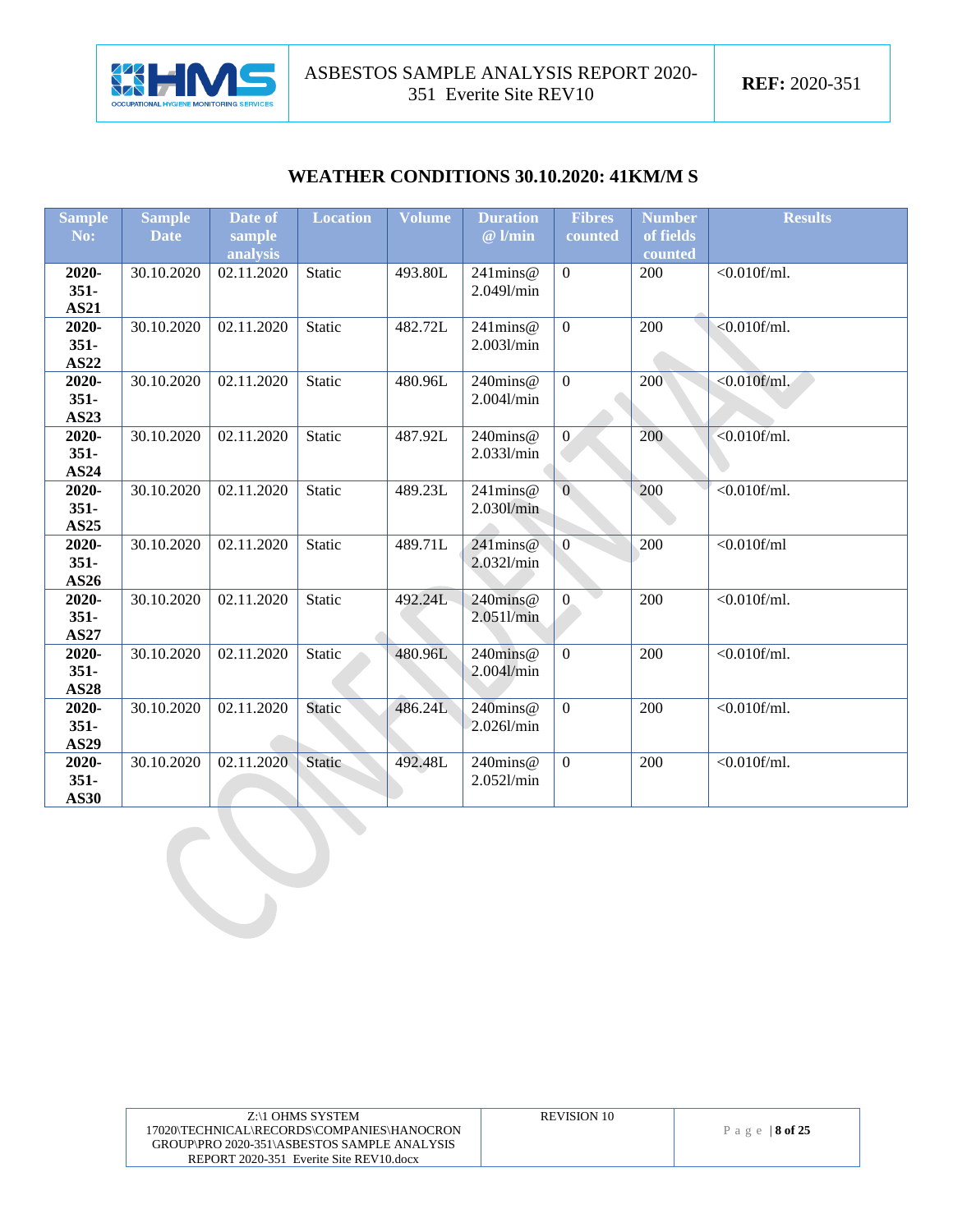

#### **WEATHER CONDITIONS 04.11.2020: 33KM/H S**

| <b>Sample</b>          | <b>Sample</b> | Date of    | <b>Location</b> | Volume  | <b>Duration</b> | <b>Fibres</b>  | <b>Number</b> | <b>Results</b>  |
|------------------------|---------------|------------|-----------------|---------|-----------------|----------------|---------------|-----------------|
| No:                    | <b>Date</b>   | sample     |                 |         | $@$ l/min       | counted        | of fields     |                 |
|                        |               | analysis   |                 |         |                 |                | counted       |                 |
| 2020-                  | 04.11.2020    | 05.11.2020 | Static          | 501.12L | 240mins@        | $\overline{0}$ | 200           | $<0.010$ f/ml.  |
| $351 -$                |               |            |                 |         | 2.0021/min      |                |               |                 |
| <b>AS31</b>            |               |            |                 |         |                 |                |               |                 |
| 2020-                  | 04.11.2020    | 05.11.2020 | Static          | 503.2L  | 240mins@        | $\overline{0}$ | 200           | $<0.010$ f/ml.  |
| $351 -$                |               |            |                 |         | 2.018l/min      |                |               |                 |
| AS32                   |               |            |                 |         |                 |                |               |                 |
| 2020-                  | 04.11.2020    | 05.11.2020 | <b>Static</b>   | 534L    | 240mins@        | $\overline{0}$ | 200           | $< 0.010$ f/ml. |
| $351 -$                |               |            |                 |         | 2.0511/min      |                |               |                 |
| <b>AS33</b>            |               |            |                 |         |                 |                |               |                 |
| 2020-                  | 04.11.2020    | 05.11.2020 | <b>Static</b>   | 491.52L | 240mins@        | $\overline{0}$ | 200           | $< 0.010$ f/ml. |
| $351 -$<br><b>AS34</b> |               |            |                 |         | 2.0021/min      |                |               |                 |
| 2020-                  | 04.11.2020    | 05.11.2020 | <b>Static</b>   | 494.48L | 240mins@        | $\overline{0}$ | 200           | $< 0.010$ f/ml. |
| $351 -$                |               |            |                 |         | 2.066l/min      |                |               |                 |
| <b>AS35</b>            |               |            |                 |         |                 |                |               |                 |
| 2020-                  | 04.11.2020    | 05.11.2020 | <b>Static</b>   | 498.24L | $240$ mins@     | $\overline{0}$ | $200 -$       | $<$ 0.010f/ml   |
| $351 -$                |               |            |                 |         | 2.0411/min      |                |               |                 |
| AS36                   |               |            |                 |         |                 |                |               |                 |
| 2020-                  | 04.11.2020    | 05.11.2020 | <b>Static</b>   | 494.16L | 240mins@        | $\overline{0}$ | 200           | $< 0.010$ f/ml. |
| $351 -$                |               |            |                 |         | 2.0401/min      |                |               |                 |
| <b>AS37</b>            |               |            |                 |         |                 |                |               |                 |
| 2020-                  | 04.11.2020    | 05.11.2020 | <b>Static</b>   | 494.88L | $240$ mins@     | $\overline{0}$ | 200           | $<0.010$ f/ml.  |
| $351 -$                |               |            |                 |         | 2.0511/min      |                |               |                 |
| <b>AS38</b>            |               |            |                 |         |                 |                |               |                 |
| 2020-                  | 04.11.2020    | 05.11.2020 | Static          | 516.24L | $240$ mins@     | $\overline{0}$ | 200           | $< 0.010$ f/ml. |
| $351 -$                |               |            |                 |         | 2.068l/min      |                |               |                 |
| <b>AS39</b>            |               |            |                 |         |                 |                |               |                 |
| 2020-                  | 04.11.2020    | 05.11.2020 | Static.         | 413.6L  | 240mins@        | $\overline{0}$ | 200           | $< 0.010$ f/ml. |
| $351 -$                |               |            |                 |         | 2.0511/min      |                |               |                 |
| <b>AS40</b>            |               |            |                 |         |                 |                |               |                 |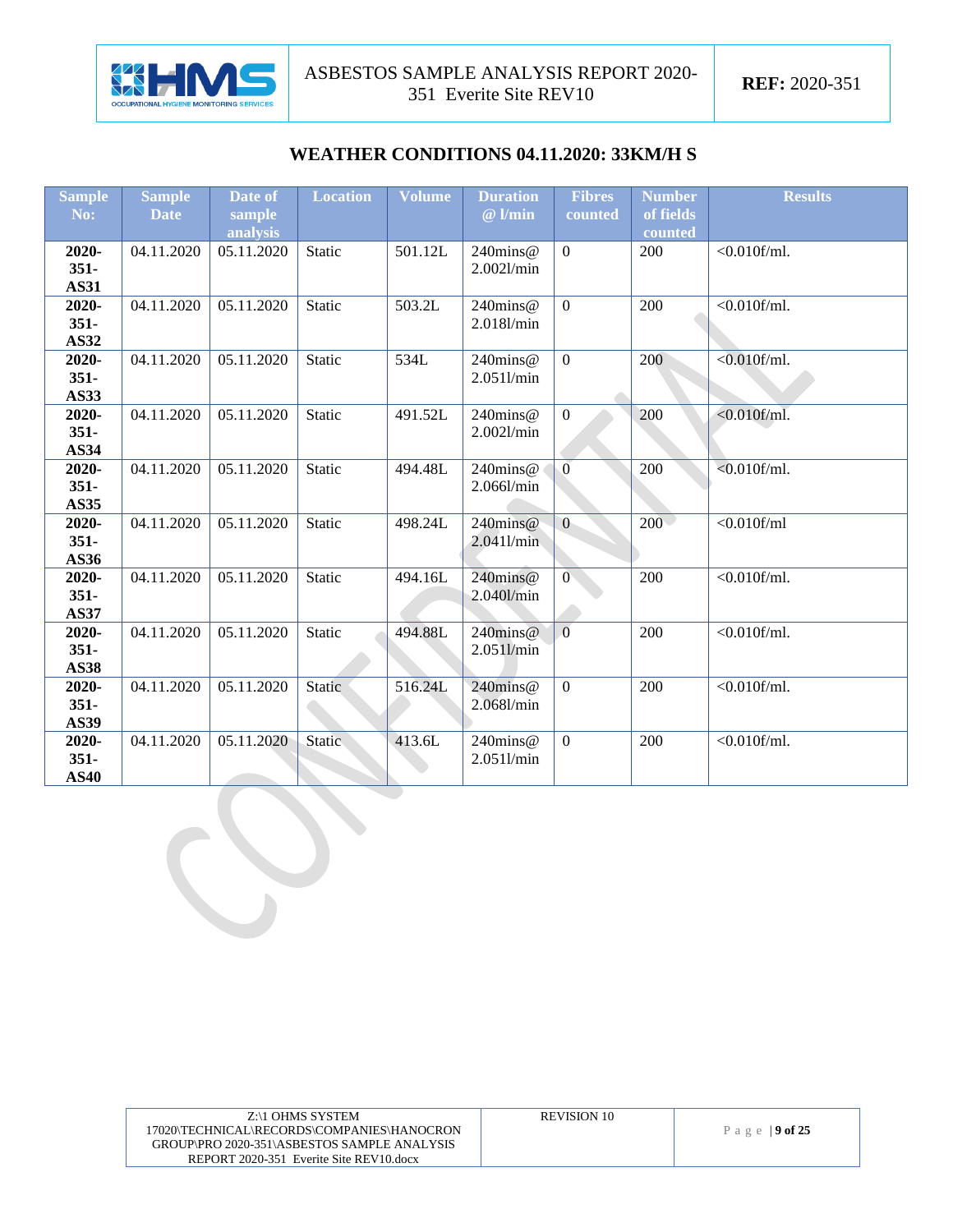

#### **WEATHER CONDITIONS 10.11.2020: 46KM/H S**

| <b>Sample</b>          | <b>Sample</b> | Date of    | <b>Location</b> | <b>Volume</b> | <b>Duration</b> | <b>Fibres</b>  | <b>Number</b> | <b>Results</b>  |
|------------------------|---------------|------------|-----------------|---------------|-----------------|----------------|---------------|-----------------|
| No:                    | <b>Date</b>   | sample     |                 |               | $@$ l/min       | counted        | of fields     |                 |
|                        |               | analysis   |                 |               |                 |                | counted       |                 |
| 2020-                  | 10.11.2020    | 16.11.2020 | Static          | 488.50L       | $241$ mins $@$  | $\overline{0}$ | <b>200</b>    | $< 0.010$ f/ml. |
| $351 -$                |               |            |                 |               | 2.027l/min      |                |               |                 |
| <b>AS41</b>            |               |            |                 |               |                 |                |               |                 |
| 2020-                  | 10.11.2020    | 16.11.2020 | Static          | 486L          | 240mins@        | $\overline{0}$ | 200           | $< 0.010$ f/ml. |
| $351 -$                |               |            |                 |               | 2.0251/min      |                |               |                 |
| <b>AS42</b>            |               |            |                 |               |                 |                |               |                 |
| 2020-                  | 10.11.2020    | 16.11.2020 | Static          | 487.92L       | 240mins@        | $\overline{0}$ | 200           | $<0.010$ f/ml.  |
| $351 -$                |               |            |                 |               | 2.0331/min      |                |               |                 |
| AS43                   |               |            |                 |               |                 |                |               |                 |
| 2020-                  | 10.11.2020    | 16.11.2020 | Static          | 485.28L       | 240mins@        | $\overline{0}$ | 200           | $< 0.010$ f/ml. |
| $351 -$                |               |            |                 |               | 2.0221/min      |                |               |                 |
| <b>AS44</b>            |               |            |                 |               |                 |                |               |                 |
| 2020-                  | 10.11.2020    | 16.11.2020 | Static          | 480.24L       | 240mins@        | $\overline{0}$ | 200           | $< 0.010$ f/ml. |
| $351 -$<br><b>AS45</b> |               |            |                 |               | 2.0011/min      |                |               |                 |
| 2020-                  | 10.11.2020    | 16.11.2020 | Static          | 486.24L       | $240$ mins $@$  | $\overline{0}$ | $200 -$       | $<$ 0.010f/ml   |
| $351 -$                |               |            |                 |               | 2.026l/min      |                |               |                 |
| <b>AS46</b>            |               |            |                 |               |                 |                |               |                 |
| 2020-                  | 10.11.2020    | 16.11.2020 | <b>Static</b>   | 480L          | 240mins@        | $\overline{0}$ | 200           | $< 0.010$ f/ml. |
| $351 -$                |               |            |                 |               | 2.0011/min      |                |               |                 |
| <b>AS47</b>            |               |            |                 |               |                 |                |               |                 |
| 2020-                  | 10.11.2020    | 16.11.2020 | Static          | 480L          | $240$ mins@     | $\overline{0}$ | 200           | $< 0.010$ f/ml. |
| $351 -$                |               |            |                 |               | 2.000l/min      |                |               |                 |
| <b>AS48</b>            |               |            |                 |               |                 |                |               |                 |
| 2020-                  | 10.11.2020    | 16.11.2020 | Static          | 485.28L       | $240$ mins@     | $\overline{0}$ | 200           | $< 0.010$ f/ml. |
| $351 -$                |               |            |                 |               | 2.0221/min      |                |               |                 |
| <b>AS49</b>            |               |            |                 |               |                 |                |               |                 |
| 2020-                  | 10.11.2020    | 16.11.2020 | <b>Static</b>   | 482.88L       | 240mins@        | $\mathbf{0}$   | 200           | $< 0.010$ f/ml. |
| $351 -$                |               |            |                 |               | 2.012l/min      |                |               |                 |
| <b>AS50</b>            |               |            |                 |               |                 |                |               |                 |

| Z:\1 OHMS SYSTEM                            | <b>REVISION 10</b> |                 |
|---------------------------------------------|--------------------|-----------------|
| 17020\TECHNICAL\RECORDS\COMPANIES\HANOCRON  |                    | Page   10 of 25 |
| GROUP\PRO 2020-351\ASBESTOS SAMPLE ANALYSIS |                    |                 |
| REPORT 2020-351 Everite Site REV10.docx     |                    |                 |
|                                             |                    |                 |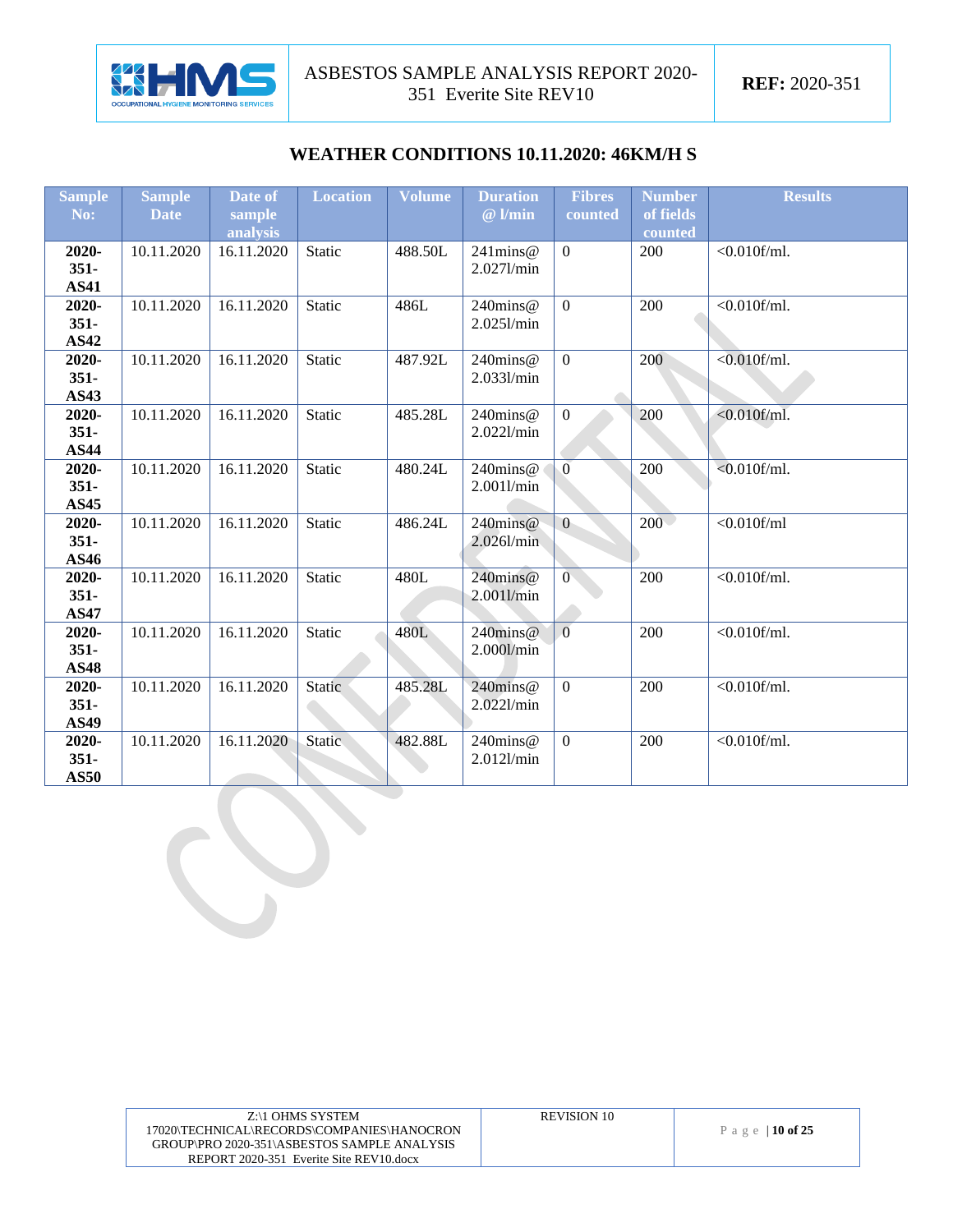

#### **WEATHER CONDITONS 27.11.2020: 32KM/H**

| <b>Sample</b>    | <b>Sample</b> | Date of    | <b>Location</b> | Volume  | <b>Duration</b>                   | <b>Fibres</b>    | <b>Number</b> | <b>Results</b>  |
|------------------|---------------|------------|-----------------|---------|-----------------------------------|------------------|---------------|-----------------|
| No:              | <b>Date</b>   | sample     |                 |         | $@$ l/min                         | counted          | of fields     |                 |
|                  |               | analysis   |                 |         |                                   |                  | counted       |                 |
| 2020-            | 27.11.2020    | 03.12.2020 | Static          | 511.06L | 202mins@                          | $\overline{0}$   | 200           | $<0.010$ f/ml.  |
| $351 -$          |               |            |                 |         | 2.530l/min                        |                  |               |                 |
| <b>AS51</b>      |               |            |                 |         |                                   |                  |               |                 |
| 2020-            | 27.11.2020    | 03.12.2020 | Static          | 510.05L | 202mins@                          | $\overline{0}$   | 200           | $<0.010$ f/ml.  |
| $351 -$          |               |            |                 |         | 2.5251/min                        |                  |               |                 |
| <b>AS52</b>      |               |            |                 |         |                                   |                  |               |                 |
| 2020-            | 27.11.2020    | 03.12.2020 | Static          | 511.86L | 202mins@                          | $\overline{0}$   | 200           | $< 0.010$ f/ml. |
| $351 -$          |               |            |                 |         | 2.534l/min                        |                  |               |                 |
| <b>AS53</b>      |               |            |                 |         |                                   |                  |               |                 |
| 2020-<br>$351 -$ | 27.11.2020    | 03.12.2020 | Static          | 513.08L | $202 \text{mins} @$<br>2.540l/min | $\overline{0}$   | 200           | $< 0.010$ f/ml. |
| <b>AS54</b>      |               |            |                 |         |                                   |                  |               |                 |
| 2020-            | 27.11.2020    | 03.12.2020 | Static          | 516.51L | 202mins@                          | $\overline{0}$   | 200           | $< 0.010$ f/ml. |
| $351 -$          |               |            |                 |         | 2.557l/min                        |                  |               |                 |
| <b>AS55</b>      |               |            |                 |         |                                   |                  |               |                 |
| 2020-            | 27.11.2020    | 03.12.2020 | Static          | 514.89L | $202 \text{mins} @$               | $\overline{0}$   | $200 -$       | $<0.010$ f/ml   |
| $351 -$          |               |            |                 |         | 2.5491/min                        |                  |               |                 |
| AS56             |               |            |                 |         |                                   |                  |               |                 |
| 2020-            | 27.11.2020    | 03.12.2020 | Static          | 515.70L | 202mins@                          | $\overline{0}$   | 200           | $< 0.010$ f/ml. |
| $351 -$          |               |            |                 |         | 2.553 l/min                       |                  |               |                 |
| <b>AS57</b>      |               |            |                 |         |                                   |                  |               |                 |
| 2020-            | 27.11.2020    | 03.12.2020 | Static          | 506.41L | $202 \text{mins} @$               | $\overline{0}$   | 200           | $<0.010$ f/ml.  |
| $351 -$          |               |            |                 |         | 2.507l/min                        |                  |               |                 |
| <b>AS58</b>      |               |            |                 |         |                                   |                  |               |                 |
| 2020-            | 27.11.2020    | 03.12.2020 | Static          | 511.86L | $202$ mins@                       | $\mathbf{0}$     | 200           | $<0.010$ f/ml.  |
| $351 -$          |               |            |                 |         | 2.5341/min                        |                  |               |                 |
| <b>AS58</b>      |               |            |                 |         |                                   |                  |               |                 |
| 2020-            | 27.11.2020    | 03.12.2020 | <b>Static</b>   | 504.59L | 202mins@                          | $\boldsymbol{0}$ | 200           | $<0.010$ f/ml.  |
| $351 -$          |               |            |                 |         | 2.4981/min                        |                  |               |                 |
| <b>AS60</b>      |               |            |                 |         |                                   |                  |               |                 |

| Z:\1 OHMS SYSTEM                            | <b>REVISION 10</b> |                 |
|---------------------------------------------|--------------------|-----------------|
| 17020\TECHNICAL\RECORDS\COMPANIES\HANOCRON  |                    | Page   11 of 25 |
| GROUP\PRO 2020-351\ASBESTOS SAMPLE ANALYSIS |                    |                 |
| REPORT 2020-351 Everite Site REV10.docx     |                    |                 |
|                                             |                    |                 |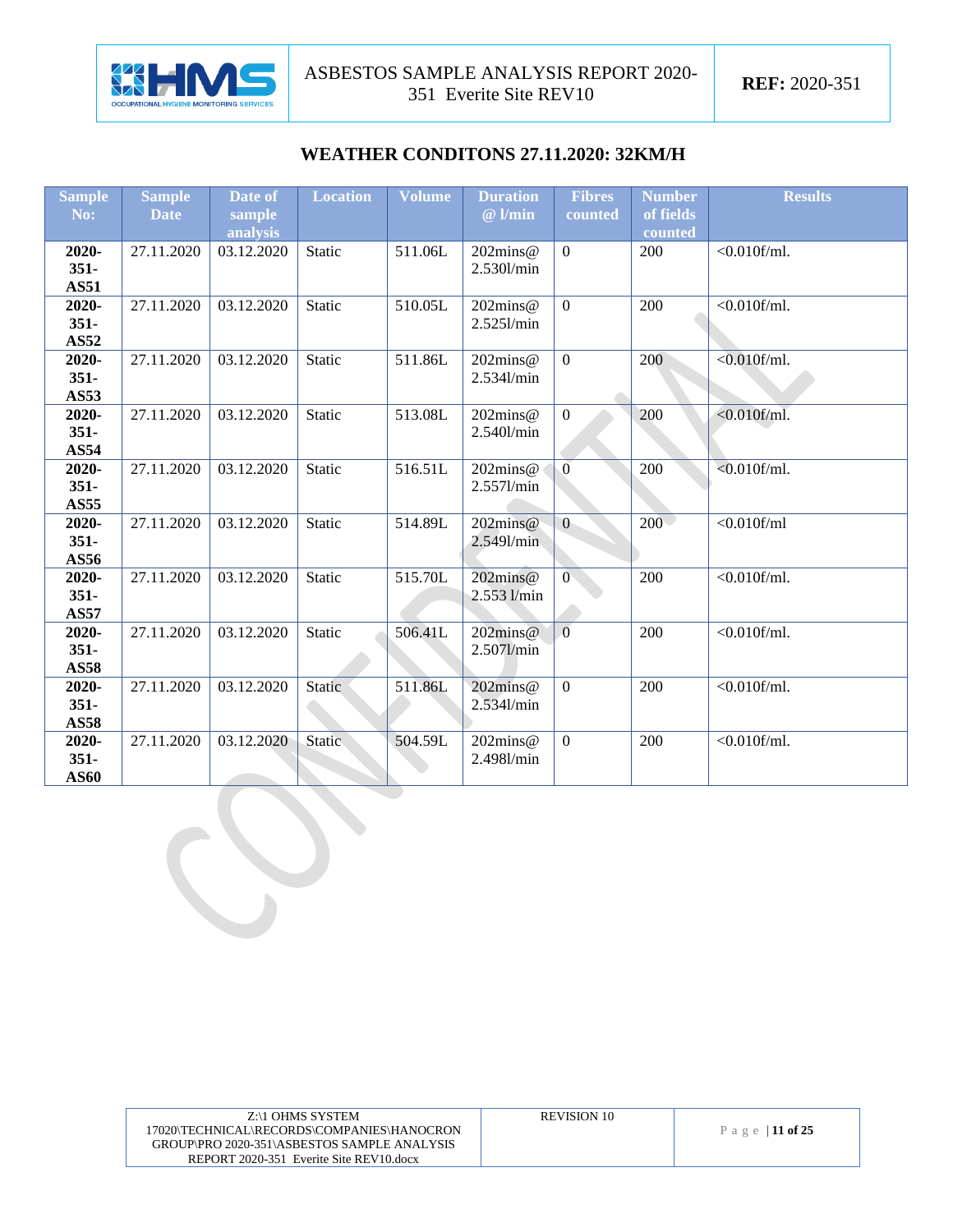

#### **WEATHER CONDITONS 09.12.2020: 26KM/H SSW**

| <b>Sample</b>        | <b>Sample</b> | Date of                | <b>Location</b> | Volume  | <b>Duration</b>        | <b>Fibres</b>  | <b>Number</b>  | <b>Results</b>            |
|----------------------|---------------|------------------------|-----------------|---------|------------------------|----------------|----------------|---------------------------|
| No:                  | <b>Date</b>   | sample                 |                 |         | $@$ l/min              | counted        | of fields      |                           |
| 2020-                | 09.12.2020    | analysis<br>11.12.2020 | Static          | 633.84L | $240$ mins@            | $\mathbf{0}$   | counted<br>200 | $< 0.010$ f/ml.           |
| $351 -$              |               |                        |                 |         | $2.641$ /min           |                |                |                           |
| <b>AS61</b>          |               |                        |                 |         |                        |                |                |                           |
| 2020-                | 09.12.2020    | 11.12.2020             | Static          | 632.88L | 240mins@               | $\overline{0}$ | 200            | $<0.01\overline{0f/ml}$ . |
| $351 -$              |               |                        |                 |         | 2.637l/min             |                |                |                           |
| AS62                 |               |                        |                 |         |                        |                |                |                           |
| 2020-                | 09.12.2020    | 11.12.2020             | Static          | 636L    | 240mins@               | $\overline{0}$ | 200            | $< 0.010$ f/ml.           |
| $351 -$              |               |                        |                 |         | 2.650l/min             |                |                |                           |
| AS63                 |               |                        |                 |         |                        |                |                |                           |
| 2020-                | 09.12.2020    | 11.12.2020             | Static          | 648L    | 240mins@               | $\overline{0}$ | 200            | $< 0.010$ f/ml.           |
| $351 -$              |               |                        |                 |         | 2.700l/min             |                |                |                           |
| <b>AS64</b><br>2020- | 09.12.2020    | 11.12.2020             | Static          | 625.92L | $240$ mins@            | $\overline{0}$ | 200            | $\sqrt{0.010$ f/ml.       |
| $351 -$              |               |                        |                 |         | 2.6081/min             |                |                |                           |
| <b>AS65</b>          |               |                        |                 |         |                        |                |                |                           |
| 2020-                | 09.12.2020    | 11.12.2020             | Static          | 626.16L | 240mins@               | $\overline{0}$ | 200            | $<$ 0.010f/ml             |
| $351 -$              |               |                        |                 |         | 2.609l/min             |                |                |                           |
| AS66                 |               |                        |                 |         |                        |                |                |                           |
| 2020-                | 09.12.2020    | 11.12.2020             | Static          | 629.04L | 240mins@               | $\Omega$       | 200            | $<0.010$ f/ml.            |
| $351 -$              |               |                        |                 |         | $2.621$ l/min          |                |                |                           |
| AS67                 |               |                        |                 |         |                        |                |                |                           |
| 2020-                | 09.12.2020    | 11.12.2020             | Static          | 647.28L | $240$ mins@            | $\overline{0}$ | 200            | $< 0.010$ f/ml.           |
| $351 -$              |               |                        |                 |         | 2.698l/min             |                |                |                           |
| <b>AS68</b>          |               |                        |                 |         |                        | $\overline{0}$ |                |                           |
| 2020-<br>$351 -$     | 09.12.2020    | 11.12.2020             | Static          | 646.32L | 240mins@<br>2.6931/min |                | 200            | $< 0.010$ f/ml.           |
| AS69                 |               |                        |                 |         |                        |                |                |                           |
| 2020-                | 09.12.2020    | 11.12.2020             | Static          | 649.92L | $240$ mins@            | $\mathbf{0}$   | 200            | $\sqrt{0.010$ f/ml.       |
| $351 -$              |               |                        |                 |         | 2.708l/min             |                |                |                           |
| <b>AS70</b>          |               |                        |                 |         |                        |                |                |                           |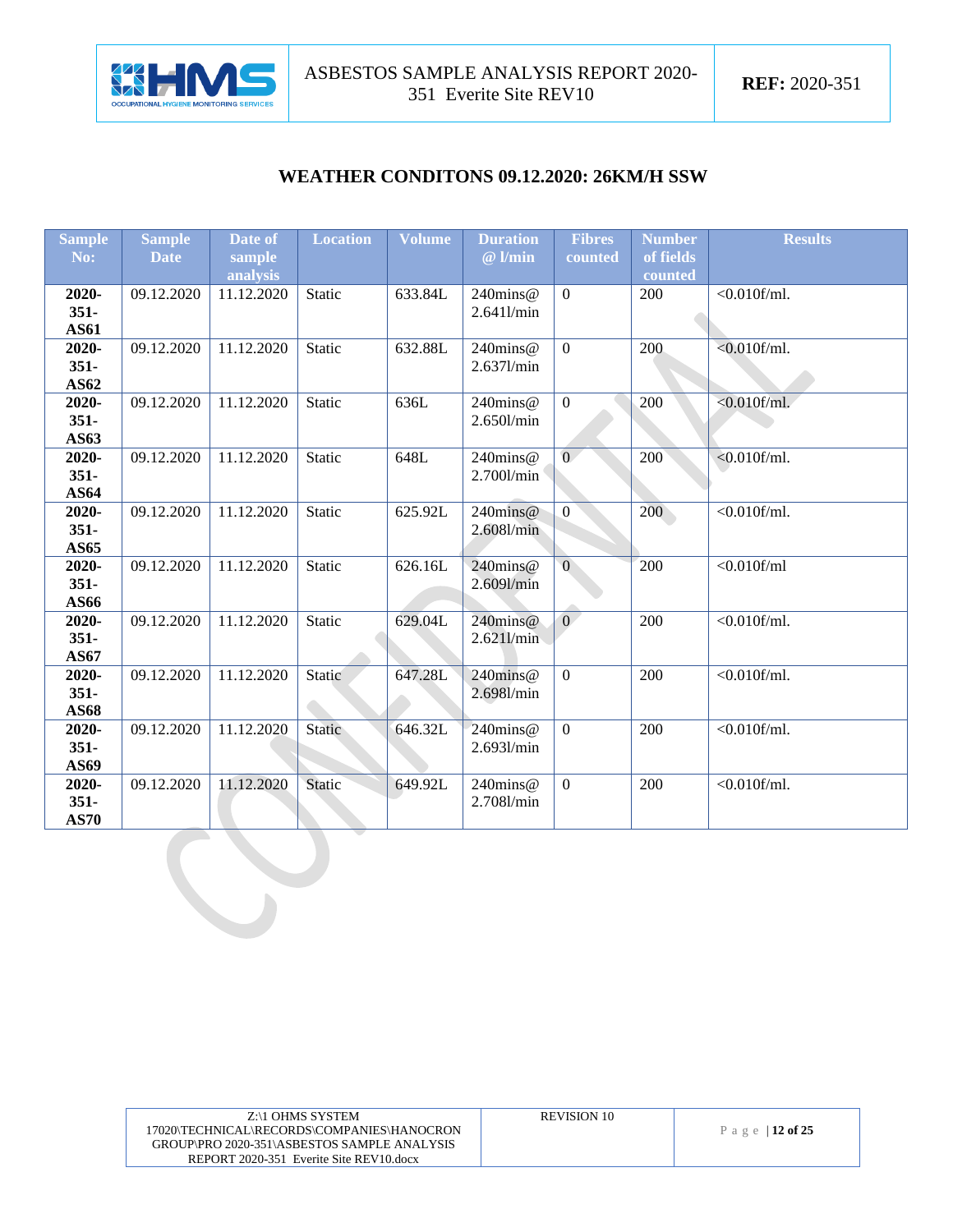

#### **WEATHER CONDITIONS 18.12.2020: 44KM/H SSW**

| <b>Sample</b> | <b>Sample</b> | Date of    | <b>Location</b>    | <b>Volume</b> | <b>Duration</b> | <b>Fibres</b>  | <b>Number</b> | <b>Results</b>      |
|---------------|---------------|------------|--------------------|---------------|-----------------|----------------|---------------|---------------------|
| No:           | <b>Date</b>   | sample     |                    |               | @ l/min         | counted        | of fields     |                     |
|               |               | analysis   |                    |               |                 |                | counted       |                     |
| 2020-         | 18.12.2020    | 21.12.2020 | Static             | 526.6L        | 200mins@        | $\Omega$       | 200           | $<$ 0.010f/ml.      |
| $351 -$       |               |            |                    |               | 2.6331/min      |                |               |                     |
| AS70A         |               |            |                    |               |                 |                |               |                     |
| 2020-         | 18.12.2020    | 21.12.2020 | <b>Static</b>      | 538.8L        | 200mins@        | $\overline{0}$ | 200           | $< 0.010$ f/ml.     |
| $351 -$       |               |            |                    |               | $2.604$ l/min   |                |               |                     |
| <b>AS71</b>   |               |            |                    |               |                 |                |               |                     |
| 2020-         | 18.12.2020    | 21.12.2020 | <b>Static</b>      | 520.6L        | 200mins@        | $\overline{0}$ | 200           | $< 0.010$ f/ml.     |
| $351 -$       |               |            |                    |               | 2.603l/min      |                |               |                     |
| <b>AS72</b>   |               |            |                    |               |                 |                |               |                     |
| 2020-         | 18.12.2020    | 21.12.2020 | Static             | 522L          | 200mins@        | $\overline{0}$ | 200           | $< 0.010$ f/ml.     |
| $351 -$       |               |            |                    |               | 2.615l/min      |                |               |                     |
| <b>AS73</b>   |               |            |                    |               |                 |                |               |                     |
| 2020-         | 18.12.2020    | 21.12.2020 | <b>Static</b>      | 521.6L        | 200mins@        | $\overline{0}$ | 200           | $< 0.010$ f/ml.     |
| $351 -$       |               |            |                    |               | 2.608l/min      |                |               |                     |
| <b>AS74</b>   |               |            |                    |               |                 |                |               |                     |
| 2020-         | 18.12.2020    | 21.12.2020 | <b>Static</b>      | 521L          | 200mins@        | $\overline{0}$ | 200           | $<$ 0.010f/ml       |
| $351 -$       |               |            |                    |               | 2.6051/min      |                |               |                     |
| <b>AS75</b>   |               |            |                    |               |                 |                |               |                     |
| 2020-         | 18.12.2020    | 21.12.2020 | <b>Static</b>      | 528L          | 200mins@        | $\overline{0}$ | 200           | $\sqrt{0.010$ f/ml. |
| $351 -$       |               |            |                    |               | 2.640l/min      |                |               |                     |
| AS76          |               |            |                    |               |                 |                |               |                     |
| 2020-         | 18.12.2020    | 21.12.2020 | <b>Static</b>      | 524L          | 200mins@        | $\overline{0}$ | 200           | $< 0.010$ f/ml.     |
| $351 -$       |               |            |                    |               | 2.620l/min      |                |               |                     |
| <b>AS77</b>   |               |            |                    |               |                 |                |               |                     |
| 2020-         | 18.12.2020    | 21.12.2020 | Static             | 519.8L        | 200mins@        | $\overline{0}$ | 200           | $< 0.010$ f/ml.     |
| $351 -$       |               |            |                    |               | 2.589l/min      |                |               |                     |
| <b>AS78</b>   |               |            |                    |               |                 |                |               |                     |
| 2020-         | 18.12.2020    | 21.12.2020 | Static             | 524.8L        | 200mins@        | $\overline{0}$ | 200           | $< 0.010$ f/ml.     |
| $351 -$       |               |            |                    |               | 2.624l/min      |                |               |                     |
| <b>AS79</b>   |               |            |                    |               |                 |                |               |                     |
| 2020-         | 18.12.2020    | 21.12.2020 | <b>Field Blank</b> | N/A           | N/A             | $\overline{0}$ | 200           | $<0.010$ f/ml.      |
| $351 -$       |               |            |                    |               |                 |                |               |                     |
| AS80FB        |               |            |                    |               |                 |                |               |                     |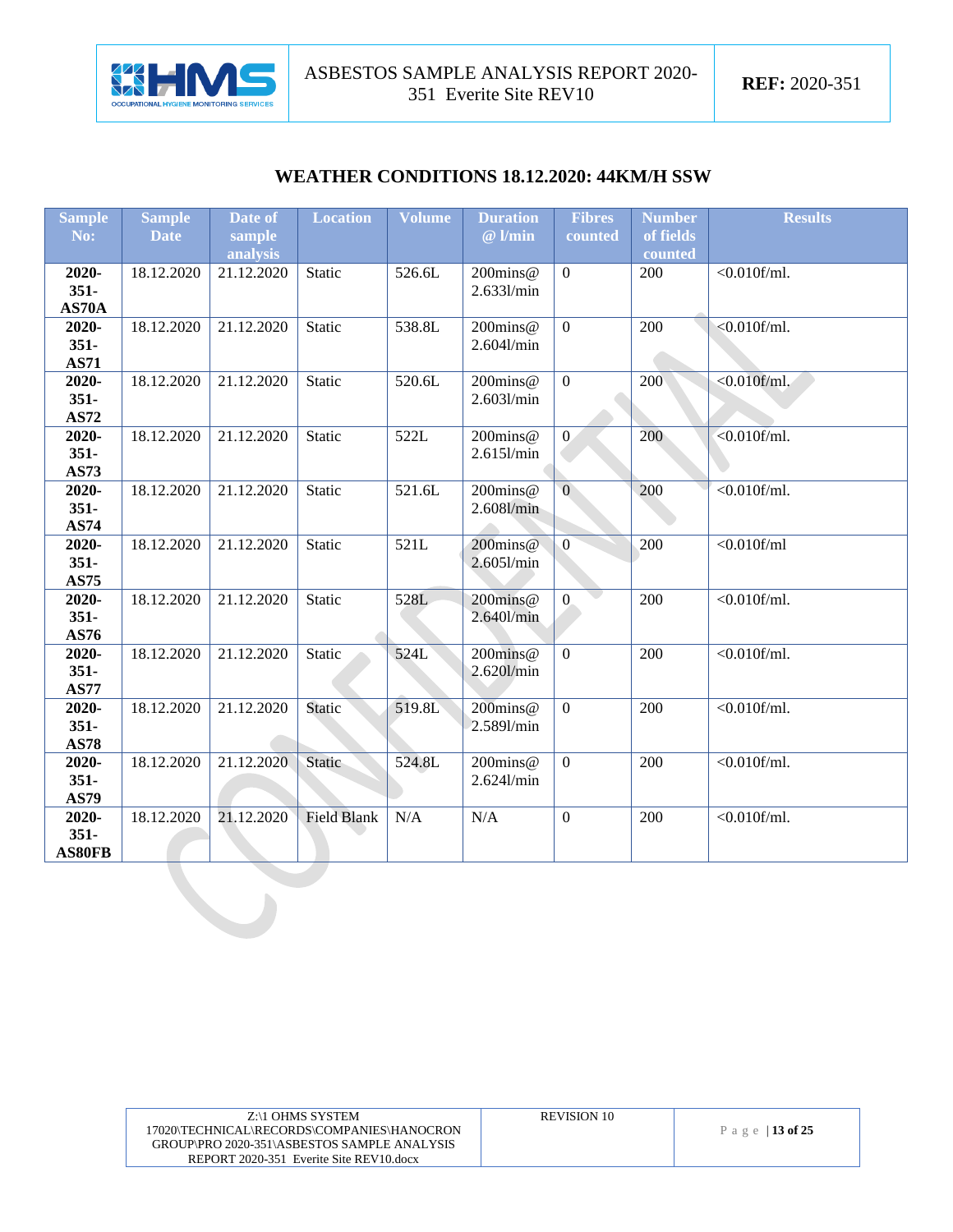

| <b>Sample</b> | <b>Sample</b> | Date of    | <b>Location</b>    | <b>Volume</b> | <b>Duration</b> | <b>Fibres</b>    | <b>Number</b> | <b>Results</b>      |
|---------------|---------------|------------|--------------------|---------------|-----------------|------------------|---------------|---------------------|
| No:           | <b>Date</b>   | sample     |                    |               | $@$ l/min       | counted          | of fields     |                     |
|               |               | analysis   |                    |               |                 |                  | counted       |                     |
| 2020-         | 11.01.2021    | 13.01.2021 | Static             | 606L          | 240mins@        | $\overline{0}$   | 200           | $< 0.010$ f/ml.     |
| $351 -$       |               |            |                    |               | 2.5251/min      |                  |               |                     |
| <b>AS81</b>   |               |            |                    |               |                 |                  |               |                     |
| 2020-         | 11.01.2021    | 13.01.2021 | Static             | 618.96L       | 240mins@        | $\mathbf{0}$     | 200           | $<0.010$ f/ml.      |
| $351 -$       |               |            |                    |               | 2.579l/min      |                  |               |                     |
| <b>AS82</b>   |               |            |                    |               |                 |                  |               |                     |
| 2020-         | 11.01.2021    | 13.01.2021 | Static             | 592.08L       | $240$ mins@     | $\overline{0}$   | 200           | $< 0.010$ f/ml.     |
| $351 -$       |               |            |                    |               | 2.467l/min      |                  |               |                     |
| <b>AS83</b>   |               |            |                    |               |                 |                  |               |                     |
| 2020-         | 11.01.2021    | 13.01.2021 | <b>Static</b>      | 614.4L        | 240mins@        | $\overline{0}$   | 200           | $<0.010$ f/ml.      |
| $351 -$       |               |            |                    |               | 2.560l/min      |                  |               |                     |
| <b>AS84</b>   |               |            |                    |               |                 |                  |               |                     |
| 2020-         | 11.01.2021    | 13.01.2021 | Static             | 613.44L       | 240mins@        | $\mathbf{0}$     | 200           | $< 0.010$ f/ml.     |
| $351 -$       |               |            |                    |               | $2.556$ l/min   |                  |               |                     |
| <b>AS85</b>   |               |            |                    |               |                 |                  |               |                     |
| 2020-         | 11.01.2021    | 13.01.2021 | <b>Static</b>      | 607.2L        | 240mins@        | $\overline{0}$   | 200           | $<$ 0.010f/ml       |
| $351 -$       |               |            |                    |               | 2.530l/min      |                  |               |                     |
| AS86          |               |            |                    |               |                 |                  |               |                     |
| 2020-         | 11.01.2021    | 13.01.2021 | <b>Static</b>      | 611.52L       | 240mins@        | $\overline{0}$   | 200           | $< 0.010$ f/ml.     |
| $351 -$       |               |            |                    |               | 2.548l/min      |                  |               |                     |
| <b>AS87</b>   |               |            |                    |               |                 |                  |               |                     |
| 2020-         | 11.01.2021    | 13.01.2021 | <b>Static</b>      | 606L          | 240mins@        | $\mathbf{0}$     | 200           | $<0.010$ f/ml.      |
| $351 -$       |               |            |                    |               | 2.528l/min      |                  |               |                     |
| <b>AS88</b>   |               |            |                    |               |                 |                  |               |                     |
| 2020-         | 11.01.2021    | 13.01.2021 | Static             | 600.48L       | 240mins@        | $\overline{0}$   | 200           | $\sqrt{0.010$ f/ml. |
| $351 -$       |               |            |                    |               | 2.502l/min      |                  |               |                     |
| <b>AS89</b>   |               |            |                    |               |                 |                  |               |                     |
| 2020-         | 11.01.2021    | 13.01.2021 | Static             | 611.28L       | $240$ mins@     | $\mathbf{0}$     | 200           | $< 0.010$ f/ml.     |
| $351 -$       |               |            |                    |               | 2.547l/min      |                  |               |                     |
| <b>AS90</b>   |               |            |                    |               |                 |                  |               |                     |
| 2020-         | 11.01.2021    | 13.01.2021 | <b>Field Blank</b> | N/A           | N/A             | $\boldsymbol{0}$ | 200           | $<$ 0.010f/ml.      |
| $351 -$       |               |            |                    |               |                 |                  |               |                     |
| AS91FB        |               |            |                    |               |                 |                  |               |                     |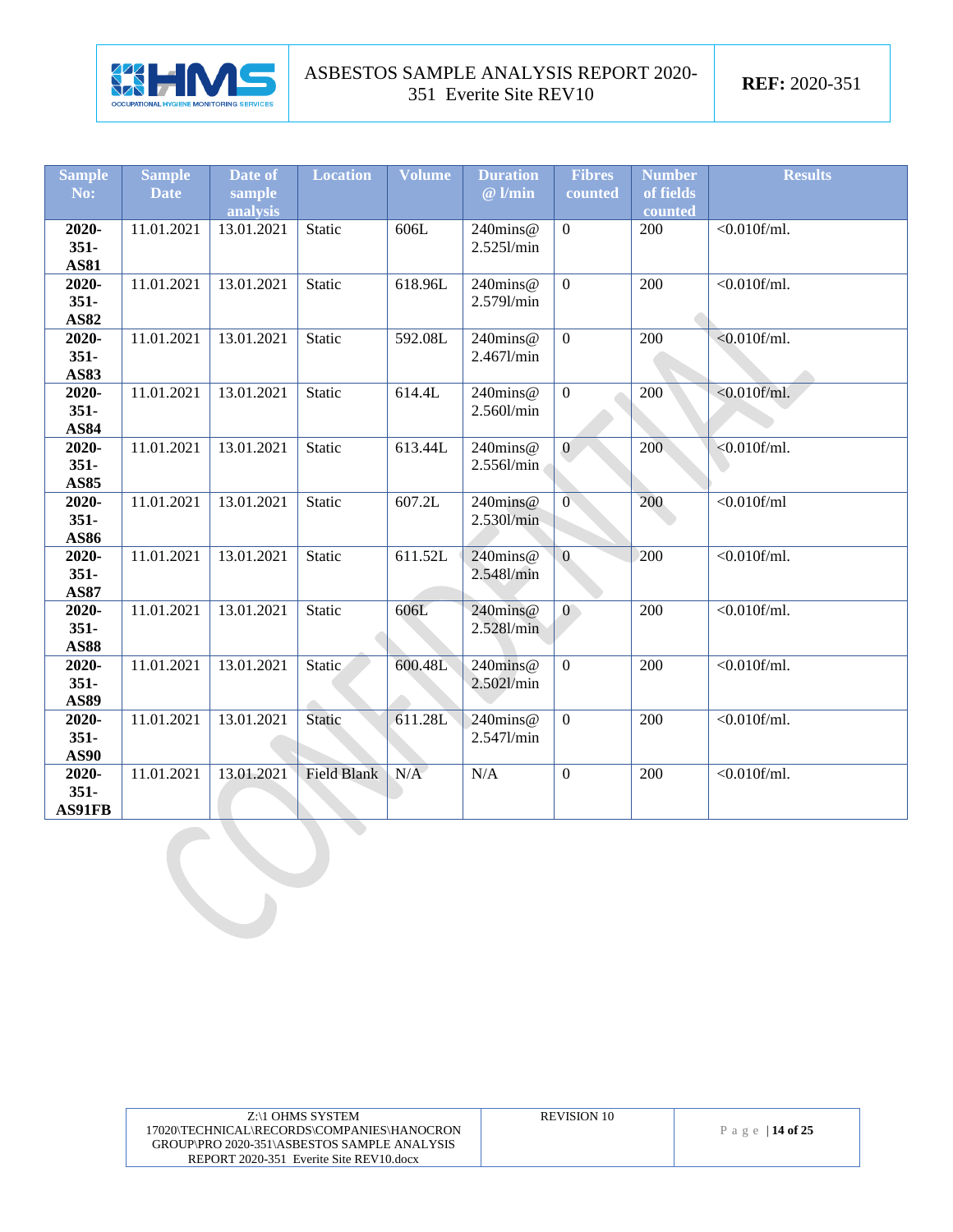

| <b>Sample</b> | <b>Sample</b> | Date of    | <b>Location</b> | <b>Volume</b> | <b>Duration</b> | <b>Fibres</b>  | <b>Number</b> | <b>Results</b>      |
|---------------|---------------|------------|-----------------|---------------|-----------------|----------------|---------------|---------------------|
| No:           | <b>Date</b>   | sample     |                 |               | $@$ l/min       | counted        | of fields     |                     |
|               |               | analysis   |                 |               |                 |                | counted       |                     |
| 2020-         | 28.01.2021    | 10.02.2021 | Static          | 549.67L       | $209$ mins@     | $\overline{0}$ | 200           | $< 0.010$ f/ml.     |
| $351 -$       |               |            |                 |               | 2.630l/min      |                |               |                     |
| AS92          |               |            |                 |               |                 |                |               |                     |
| 2020-         | 28.01.2021    | 10.02.2021 | <b>Static</b>   | 542.35L       | 209mins@        | $\overline{0}$ | 200           | $< 0.010$ f/ml.     |
| $351 -$       |               |            |                 |               | 2.5951/min      |                |               |                     |
| <b>AS93</b>   |               |            |                 |               |                 |                |               |                     |
| 2020-         | 28.01.2021    | 10.02.2021 | Static          | 545.28L       | 209mins@        | $\overline{0}$ | 200           | $< 0.010$ f/ml.     |
| $351 -$       |               |            |                 |               | 2.609l/min      |                |               |                     |
| <b>AS94</b>   |               |            |                 |               |                 |                |               |                     |
| 2020-         | 28.01.2021    | 10.02.2021 | <b>Static</b>   | 550.29L       | 209mins@        | $\mathbf{0}$   | 200           | $<0.010$ f/ml.      |
| $351 -$       |               |            |                 |               | 2.6331/min      |                |               |                     |
| <b>AS95</b>   |               |            |                 |               |                 |                |               |                     |
| 2020-         | 28.01.2021    | 10.02.2021 | Static          | 548.62L       | $209$ mins@     | $\overline{0}$ | 200           | $< 0.010$ f/ml.     |
| $351 -$       |               |            |                 |               | 2.6251/min      |                |               |                     |
| AS96          |               |            |                 |               |                 |                |               |                     |
| 2020-         | 28.01.2021    | 10.02.2021 | Static          | 547.99L       | 209mins@        | $\overline{0}$ | 200           | $<$ 0.010f/ml       |
| $351 -$       |               |            |                 |               | $2.622$ l/min   |                |               |                     |
| <b>AS97</b>   |               |            |                 |               |                 |                |               |                     |
| 2020-         | 28.01.2021    | 10.02.2021 | <b>Static</b>   | 554.47L       | $209$ mins@     | $\overline{0}$ | 200           | $< 0.010$ f/ml.     |
| $351 -$       |               |            |                 |               | 2.6531/min      |                |               |                     |
| <b>AS98</b>   |               |            |                 |               |                 |                |               |                     |
| 2020-         | 28.01.2021    | 10.02.2021 | Static          | 557.82L       | 209mins@        | $\overline{0}$ | 200           | $< 0.010$ f/ml.     |
| $351 -$       |               |            |                 |               | 2.669l/min      |                |               |                     |
| <b>AS99</b>   |               |            |                 |               |                 |                |               |                     |
| 2020-         | 28.01.2021    | 10.02.2021 | Static          | 544.96L       | 208mins@        | $\overline{0}$ | 200           | $\sqrt{0.010$ f/ml. |
| $351 -$       |               |            |                 |               | 2.620l/min      |                |               |                     |
| <b>AS100</b>  |               |            |                 |               |                 |                |               |                     |
| 2020-         | 28.01.2021    | 10.02.2021 | <b>Static</b>   | 459.32L       | $208$ mins@     | $\overline{0}$ | 200           | $<0.010$ f/ml.      |
| $351 -$       |               |            |                 |               | $2.641$ /min    |                |               |                     |
| <b>AS101</b>  |               |            |                 |               |                 |                |               |                     |
| 2020-         | 28.01.2021    | 10.02.2021 | Field Blank     | N/A           | N/A             | $\mathbf{0}$   | 200           | $<0.010$ f/ml.      |
| $351 -$       |               |            |                 |               |                 |                |               |                     |
| <b>AS102</b>  |               |            |                 |               |                 |                |               |                     |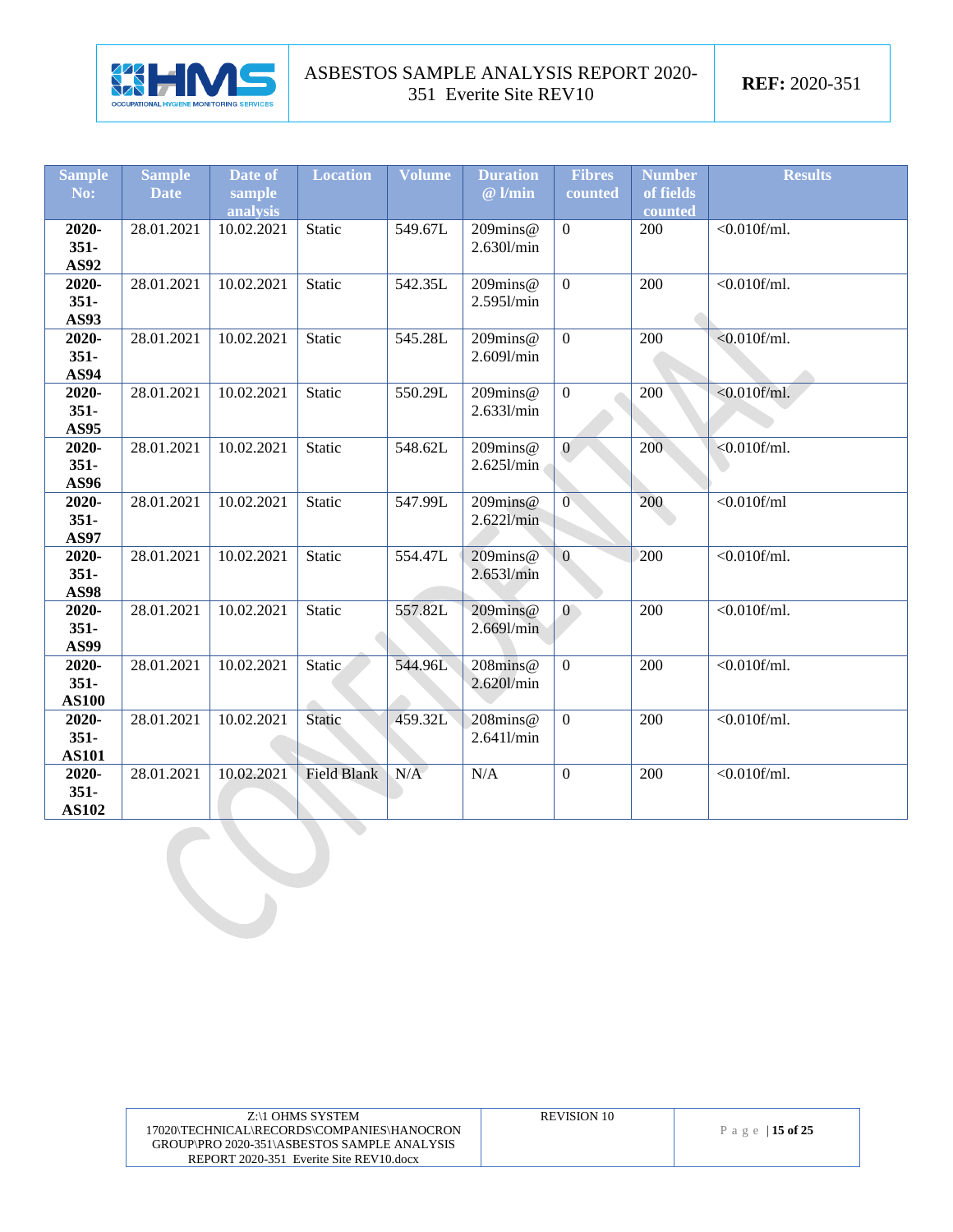

| <b>Sample</b>    | <b>Sample</b> | Date of    | <b>Location</b>    | <b>Volume</b> | <b>Duration</b>           | <b>Fibres</b>  | <b>Number</b> | <b>Results</b>      |
|------------------|---------------|------------|--------------------|---------------|---------------------------|----------------|---------------|---------------------|
| No:              | <b>Date</b>   | sample     |                    |               | $@$ l/min                 | counted        | of fields     |                     |
|                  |               | analysis   |                    |               |                           |                | counted       |                     |
| 2020-            | 12.02.2021    | 24.02.2021 | Static             | 594.28L       | 238mins@                  | $\overline{0}$ | 200           | $\sqrt{0.010$ f/ml. |
| $351 -$          |               |            |                    |               | 2.4971/min                |                |               |                     |
| <b>AS103</b>     |               |            | Static             | 605.04L       | 240mins@                  | $\overline{0}$ | 200           | $<0.010$ f/ml.      |
| 2020-<br>$351 -$ | 12.02.2021    | 24.02.2021 |                    |               | 2.5211/min                |                |               |                     |
| <b>AS104</b>     |               |            |                    |               |                           |                |               |                     |
| 2020-            | 12.02.2021    | 24.02.2021 | Static             | 604.08L       | 240mins@                  | $\overline{0}$ | 200           | $< 0.010$ f/ml.     |
| $351 -$          |               |            |                    |               | 2.517l/min                |                |               |                     |
| <b>AS105</b>     |               |            |                    |               |                           |                |               |                     |
| 2020-            | 12.02.2021    | 24.02.2021 | Static             | 609.6L        | 240mins@                  | $\overline{0}$ | 200           | $< 0.010$ f/ml.     |
| $351 -$          |               |            |                    |               | 2.540l/min                |                |               |                     |
| <b>AS106</b>     |               |            |                    |               |                           |                |               |                     |
| 2020-            | 12.02.2021    | 24.02.2021 | Static             | 626.5L        | 240mins@                  | $\overline{0}$ | 200           | $< 0.010$ f/ml.     |
| $351 -$          |               |            |                    |               | 2.506l/min                |                |               |                     |
| <b>AS107</b>     |               |            |                    |               |                           |                |               |                     |
| 2020-            | 12.02.2021    | 24.02.2021 | Static             | 612.48L       | 240mins@                  | $\overline{0}$ | $200 -$       | $< 0.010$ f/ml      |
| $351 -$          |               |            |                    |               | 2.5521/min                |                |               |                     |
| <b>AS108</b>     |               |            |                    |               |                           |                |               |                     |
| 2020-            | 12.02.2021    | 24.02.2021 | Static             | 611.28L       | 240mins@                  | $\overline{0}$ | 200           | $<0.010$ f/ml.      |
| $351 -$          |               |            |                    |               | 2.5471/min                |                |               |                     |
| <b>AS109</b>     |               |            |                    |               |                           | $\overline{0}$ | 200           | $<0.010$ f/ml.      |
| 2020-<br>$351 -$ | 12.02.2021    | 24.02.2021 | Static             | 612.72L       | $240$ mins@<br>2.5531/min |                |               |                     |
| <b>AS110</b>     |               |            |                    |               |                           |                |               |                     |
| $2020 -$         | 12.02.2021    | 24.02.2021 | Static             | 610L          | 240mins@                  | $\overline{0}$ | 200           | $<0.010$ f/ml.      |
| $351 -$          |               |            |                    |               | 2.5421/min                |                |               |                     |
| <b>AS111</b>     |               |            |                    |               |                           |                |               |                     |
| 2020-            | 12.02.2021    | 24.02.2021 | <b>Static</b>      | 615.6L        | 240mins@                  | $\mathbf{0}$   | 200           | $< 0.010$ f/ml.     |
| $351 -$          |               |            |                    |               | 25651/min                 |                |               |                     |
| <b>AS112</b>     |               |            |                    |               |                           |                |               |                     |
| 2020-            | 12.02.2021    | 24.02.2021 | <b>Field Blank</b> | N/A           | N/A                       | $\overline{0}$ | 200           | $<0.010$ f/ml.      |
| $351 -$          |               |            |                    |               |                           |                |               |                     |
| <b>AS113</b>     |               |            |                    |               |                           |                |               |                     |
| <b>FB</b>        |               |            |                    |               |                           |                |               |                     |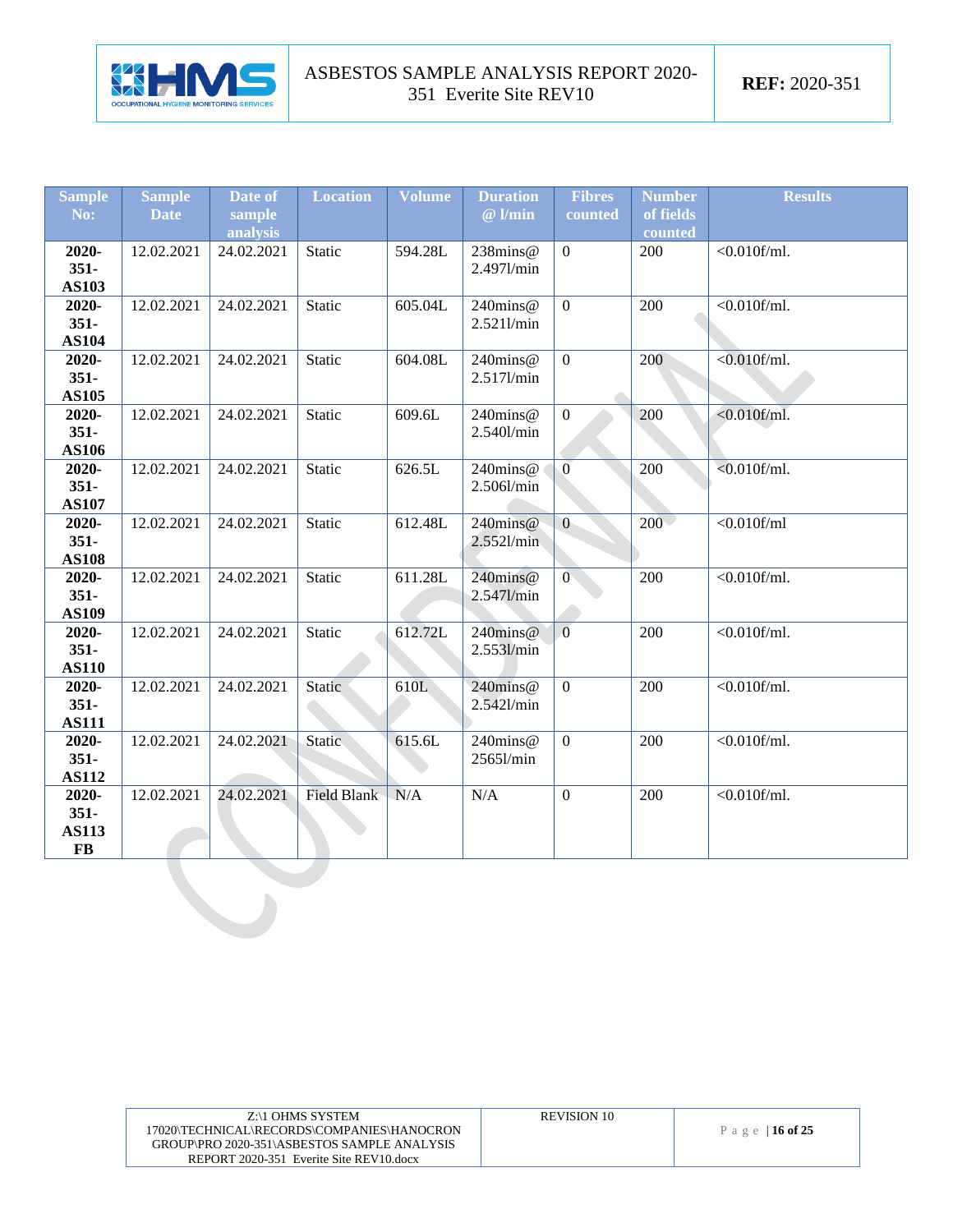

| <b>Sample</b>         | <b>Sample</b> | Date of    | <b>Location</b>    | <b>Volume</b> | <b>Duration</b> | <b>Fibres</b>    | <b>Number</b> | <b>Results</b>  |
|-----------------------|---------------|------------|--------------------|---------------|-----------------|------------------|---------------|-----------------|
| No:                   | <b>Date</b>   | sample     |                    |               | $@$ l/min       | counted          | of fields     |                 |
|                       |               | analysis   |                    |               |                 |                  | counted       |                 |
| 2020-                 | 26.02.2021    | 08.03.2021 | Static             | 481.92L       | 240mins@        | $\boldsymbol{0}$ | 200           | $<$ 0.010f/ml.  |
| $351 -$               |               |            |                    |               | 2.0081/min      |                  |               |                 |
| <b>AS114</b>          |               |            |                    |               |                 |                  |               |                 |
| 2020-                 | 26.02.2021    | 08.03.2021 | <b>Static</b>      | 490.32L       | 240mins@        | $\mathbf{0}$     | 200           | $< 0.010$ f/ml. |
| $351 -$               |               |            |                    |               | 2.0531/min      |                  |               |                 |
| <b>AS115</b>          |               |            |                    |               |                 |                  |               |                 |
| 2020-                 | 26.02.2021    | 08.03.2021 | Static             | 489.6L        | 240mins@        | $\mathbf{0}$     | 200           | $< 0.010$ f/ml. |
| $351 -$               |               |            |                    |               | 2.0401/min      |                  |               |                 |
| <b>AS116</b>          |               |            |                    |               |                 |                  |               |                 |
| 2020-                 | 26.02.2021    | 08.03.2021 | <b>Static</b>      | 484.08L       | 240mins@        | $\overline{0}$   | 200           | $< 0.010$ f/ml. |
| $351 -$               |               |            |                    |               | 2.017l/min      |                  |               |                 |
| <b>AS117</b>          |               |            |                    |               |                 |                  |               |                 |
| 2020-                 | 26.02.2021    | 08.03.2021 | Static             | 486L          | 24mins@         | $\overline{0}$   | 200           | $< 0.010$ f/ml. |
| $351 -$               |               |            |                    |               | 2.0251/min      |                  |               |                 |
| <b>AS118</b>          |               | 08.03.2021 |                    |               | 240mins@        | $\overline{0}$   |               | $<$ 0.010f/ml   |
| 2020-                 | 26.02.2021    |            | <b>Static</b>      | 491.04L       |                 |                  | 200           |                 |
| $351 -$               |               |            |                    |               | 2.046l/min      |                  |               |                 |
| <b>AS119</b><br>2020- | 26.02.2021    | 08.03.2021 | <b>Static</b>      | 493.92L       | $240$ mins@     | $\overline{0}$   | 200           | $< 0.010$ f/ml. |
| $351 -$               |               |            |                    |               | 2.0581/min      |                  |               |                 |
| <b>AS120</b>          |               |            |                    |               |                 |                  |               |                 |
| 2020-                 | 26.02.2021    | 08.03.2021 | <b>Static</b>      | 491.52L       | 240mins@        | $\mathbf{0}$     | 200           | $<0.010$ f/ml.  |
| $351 -$               |               |            |                    |               | 2.0481/min      |                  |               |                 |
| <b>AS121</b>          |               |            |                    |               |                 |                  |               |                 |
| 2020-                 | 26.02.2021    | 08.03.2021 | Static             | 489.6L        | 240mins@        | $\overline{0}$   | 200           | $<0.010$ f/ml.  |
| $351 -$               |               |            |                    |               | 2.0401/min      |                  |               |                 |
| <b>AS122</b>          |               |            |                    |               |                 |                  |               |                 |
| 2020-                 | 26.02.2021    | 08.03.2021 | Static             | 497.04L       | 240mins@        | $\mathbf{0}$     | 200           | $<0.010$ f/ml.  |
| $351 -$               |               |            |                    |               | 2.0711/min      |                  |               |                 |
| <b>AS123</b>          |               |            |                    |               |                 |                  |               |                 |
| 2020-                 | 26.02.2021    | 08.03.2021 | <b>Field Blank</b> | N/A           | N/A             | $\mathbf{0}$     | 200           | $< 0.010$ f/ml. |
| $351 -$               |               |            |                    |               |                 |                  |               |                 |
| <b>AS124</b>          |               |            |                    |               |                 |                  |               |                 |
| $\bf FB$              |               |            |                    |               |                 |                  |               |                 |

Occupational Exposure Limit =  $0,1$  fibres/milliliter (f/ml) ND – None detected. BDL – Below detectable level. The recommended reporting procedure as per HSG 248<br>Calculated results Report as Calculated results<br>Results Report as<br>Results <0.010f/ml <0.010f/ml Results<0.010f/ml <0.010f/ml 0.010<Results≤0.015 result to 3 decimal places Results>0.015f/ml results to 2 decimal places

| Z:\1 OHMS SYSTEM                            | <b>REVISION 10</b> |                 |
|---------------------------------------------|--------------------|-----------------|
| 17020\TECHNICAL\RECORDS\COMPANIES\HANOCRON  |                    | Page   17 of 25 |
| GROUP\PRO 2020-351\ASBESTOS SAMPLE ANALYSIS |                    |                 |
| REPORT 2020-351 Everite Site REV10.docx     |                    |                 |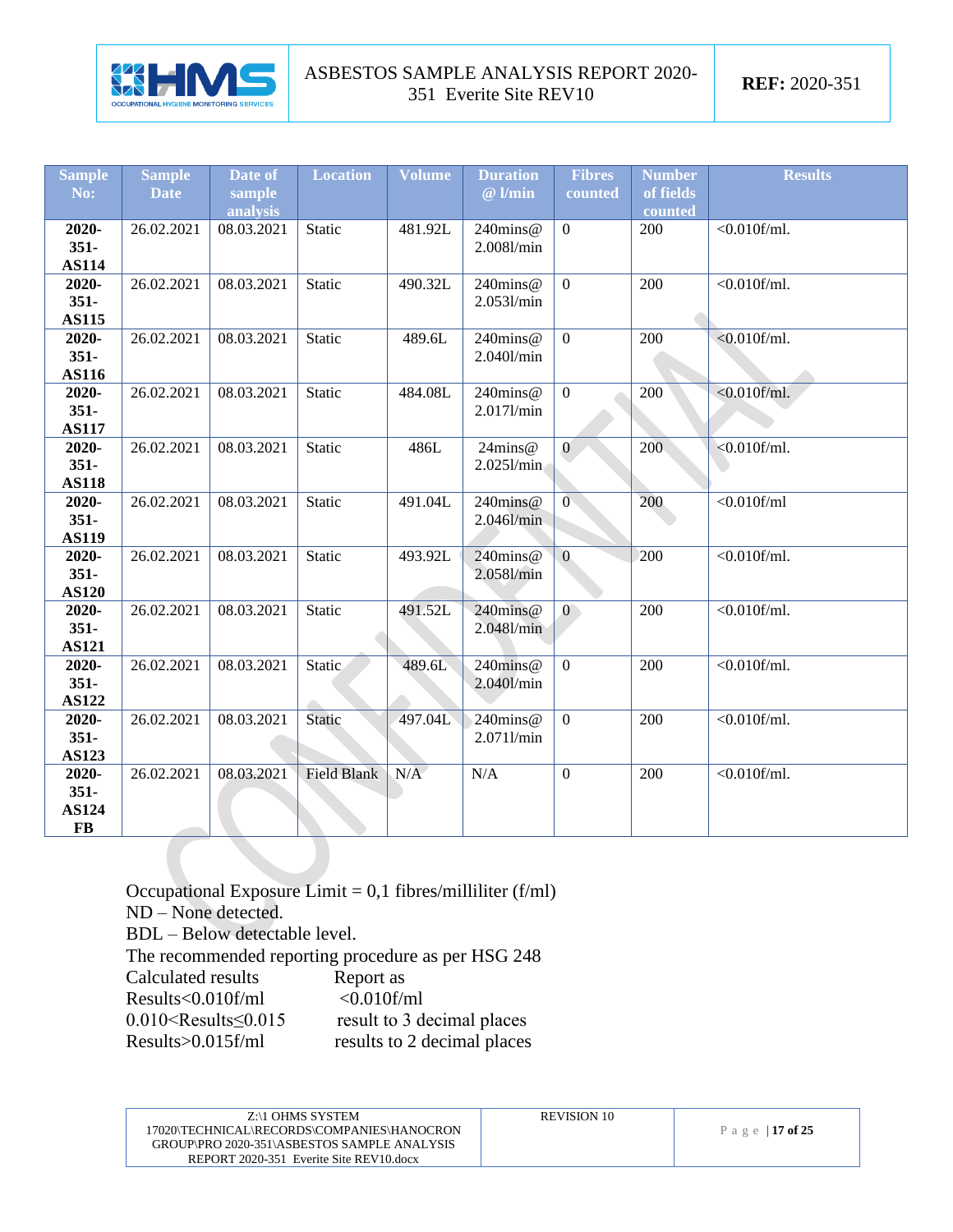

| <b>Sample</b><br>No:                   | <b>Sample</b><br><b>Date</b> | Date of<br>sample<br>analysis | <b>Location</b> | <b>Volume</b> | <b>Duration</b><br>$@$ l/min | <b>Fibres</b><br>counted | <b>Number</b><br>of fields<br>counted | <b>Results</b>       |
|----------------------------------------|------------------------------|-------------------------------|-----------------|---------------|------------------------------|--------------------------|---------------------------------------|----------------------|
| 2020-<br>$351 -$<br><b>AS125</b><br>FB | 12.03.2021                   | 30.03.2021                    | Field Blank     | $\rm N/A$     | $\rm N/A$                    | $\boldsymbol{0}$         | 200                                   | $<0.010$ f/ml.       |
| 2020-<br>$351 -$<br><b>AS126</b>       | 12.03.2021                   | 30.03.2021                    | Static          | 497.28L       | 24mins@<br>2.0721/min        | $\boldsymbol{0}$         | 200                                   | $\sqrt{0.010f/ml}$ . |
| 2020-<br>$351 -$<br><b>AS127</b>       | 12.03.2021                   | 30.03.2021                    | Static          | 492.96L       | 240mins@<br>2.0541/min       | $\mathbf{0}$             | 200                                   | $<0.010$ f/ml.       |
| $2020 -$<br>$351 -$<br><b>AS128</b>    | 12.03.2021                   | 30.03.2021                    | Static          | 499.92L       | $240$ mins@<br>2.0381/min    | $\overline{0}$           | 200                                   | $< 0.010$ f/ml.      |
| 2020-<br>$351 -$<br><b>AS129</b>       | 12.03.2021                   | 30.03.2021                    | Static          | 501.84L       | 240mins@<br>2.0911/min       | $\overline{0}$           | 200                                   | $< 0.010$ f/ml.      |
| 2020-<br>$351 -$<br><b>AS130</b>       | 12.03.2021                   | 30.03.2021                    | Static          | 498.40L       | 240mins@<br>2.0771/min       | $\boldsymbol{0}$         | 200                                   | $<$ 0.010f/ml        |
| 2020-<br>$351 -$<br><b>AS131</b>       | 12.03.2021                   | 30.03.2021                    | Static          | 486.96L       | 240mins@<br>2.0291/min       | $\overline{0}$           | 200                                   | $<0.010$ f/ml.       |
| 2020-<br>$351 -$<br><b>AS132</b>       | 12.03.2021                   | 30.03.2021                    | Static          | 495.6L        | $240$ mins@<br>2.0651/min    | $\overline{0}$           | 200                                   | $<0.010$ f/ml.       |
| 2020-<br>$351 -$<br><b>AS133</b>       | 12.03.2021                   | 30.03.2021                    | Static          | 480.96L       | 240mins@<br>2.0041/min       | $\boldsymbol{0}$         | 200                                   | $\sqrt{0.010f/ml}$ . |
| $2020 -$<br>$351 -$<br><b>AS134</b>    | 12.03.2021                   | 30.03.2021                    | Static          | 499.68L       | 240mins@<br>2.0821/min       | $\mathbf{0}$             | 200                                   | $<0.010$ f/ml.       |
| 2020-<br>$351 -$<br><b>AS135</b>       | 12.03.2021                   | 30.03.2021                    | Static          | 494.4L        | 240mins@<br>2.060l/min       | $\mathbf{0}$             | 200                                   | $<0.010$ f/ml.       |
|                                        |                              |                               |                 |               |                              |                          |                                       |                      |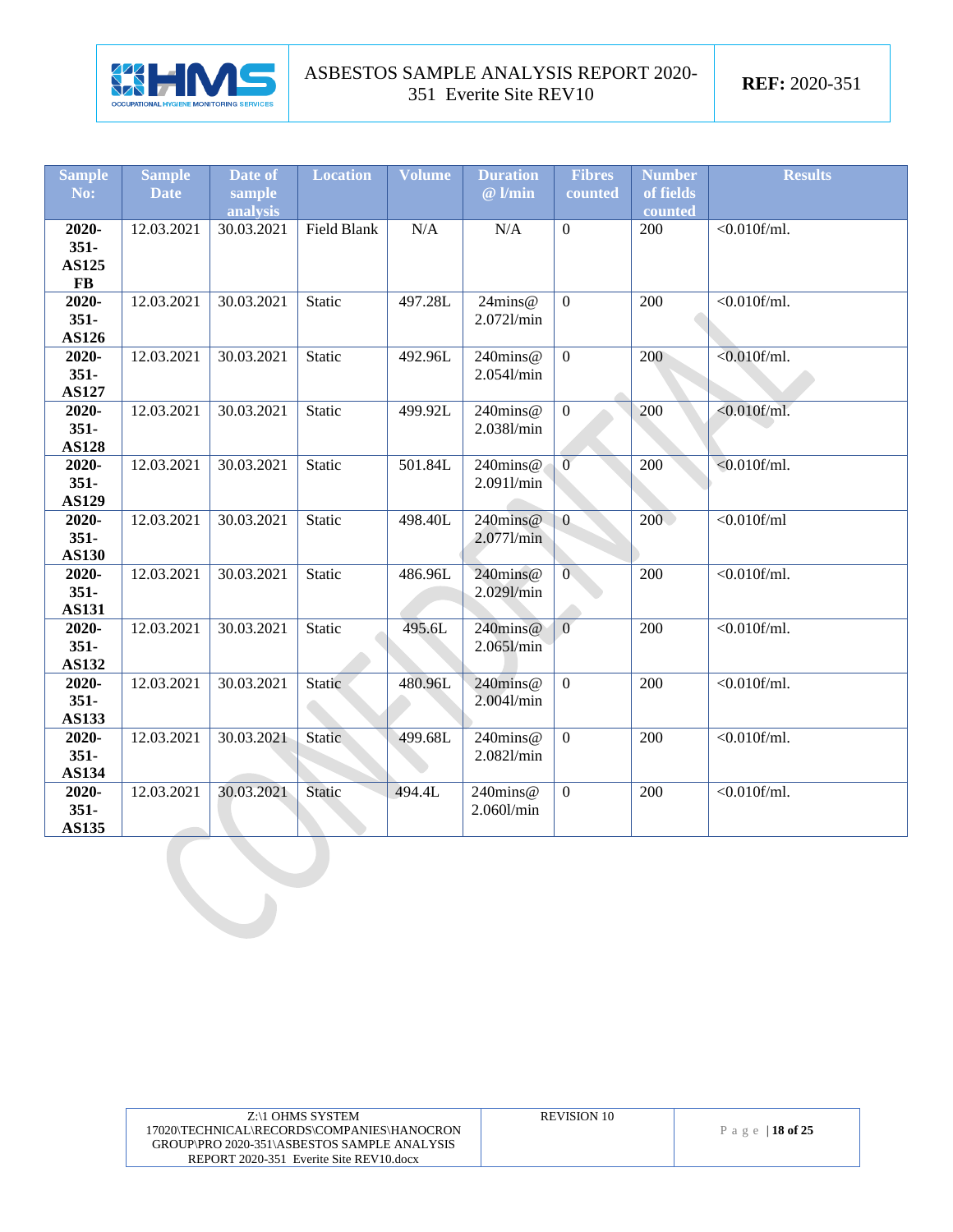

| <b>Sample</b><br>No: | <b>Sample</b><br><b>Date</b> | Date of<br>sample | <b>Location</b> | Volume  | <b>Duration</b><br>$@$ l/min | <b>Fibres</b><br>counted | <b>Number</b><br>of fields | <b>Results</b>  |
|----------------------|------------------------------|-------------------|-----------------|---------|------------------------------|--------------------------|----------------------------|-----------------|
|                      |                              | analysis          |                 |         |                              |                          | counted                    |                 |
| $2020 -$             | 19.04.2021                   | 22.04.2021        | <b>Static</b>   | 504.48L | $240$ mins@                  | $\Omega$                 | 200                        | $< 0.010$ f/ml. |
| $351 -$              |                              |                   |                 |         | 2.1021/min                   |                          |                            |                 |
| <b>AS136</b>         |                              |                   |                 |         |                              |                          |                            |                 |
| $2020 -$             | 19.04.2021                   | 22.04.2021        | <b>Static</b>   | 485.04L | $240$ mins@                  | $\Omega$                 | 200                        | $< 0.010$ f/ml. |
| $351 -$              |                              |                   |                 |         | $2.021$ l/min                |                          |                            |                 |
| <b>AS137</b>         |                              |                   |                 |         |                              |                          |                            |                 |
| $2020 -$             | 19.04.2021                   | 22.04.2021        | Static          | 485.28L | $240$ mins $@$               | $\Omega$                 | 200                        | $< 0.010$ f/ml. |
| $351 -$              |                              |                   |                 |         | 2.0221/min                   |                          |                            |                 |
| <b>AS138</b>         |                              |                   |                 |         |                              |                          |                            |                 |
| $2020 -$             | 19.04.2021                   | 22.04.2021        | <b>Static</b>   | 494.87L | $240$ mins@                  | $\Omega$                 | 200                        | $< 0.010$ f/ml. |
| $351 -$              |                              |                   |                 |         | 2.0621/min                   |                          |                            |                 |
| <b>AS139</b>         |                              |                   |                 |         |                              |                          |                            |                 |
| $2020 -$             | 19.04.2021                   | 22.04.2021        | Static          | 488.88L | $240$ mins@                  | $\overline{0}$           | 200                        | $< 0.010$ f/ml. |
| $351 -$              |                              |                   |                 |         | 2.0371/min                   |                          |                            |                 |
| <b>AS140</b>         |                              |                   |                 |         |                              |                          |                            |                 |
| 2020-                | 19.04.2021                   | 22.04.2021        | Static          | 492.24L | $240$ mins $@$               | $\overline{0}$           | 200                        | $<0.010$ f/ml.  |
| $351 -$              |                              |                   |                 |         | $2.051$ <i>l</i> $min$       |                          |                            |                 |
| <b>AS141</b>         |                              |                   |                 |         |                              |                          |                            |                 |

| Z:\1 OHMS SYSTEM                            | <b>REVISION 10</b> |                 |
|---------------------------------------------|--------------------|-----------------|
| 17020\TECHNICAL\RECORDS\COMPANIES\HANOCRON  |                    | Page   19 of 25 |
| GROUP\PRO 2020-351\ASBESTOS SAMPLE ANALYSIS |                    |                 |
| REPORT 2020-351 Everite Site REV10.docx     |                    |                 |
|                                             |                    |                 |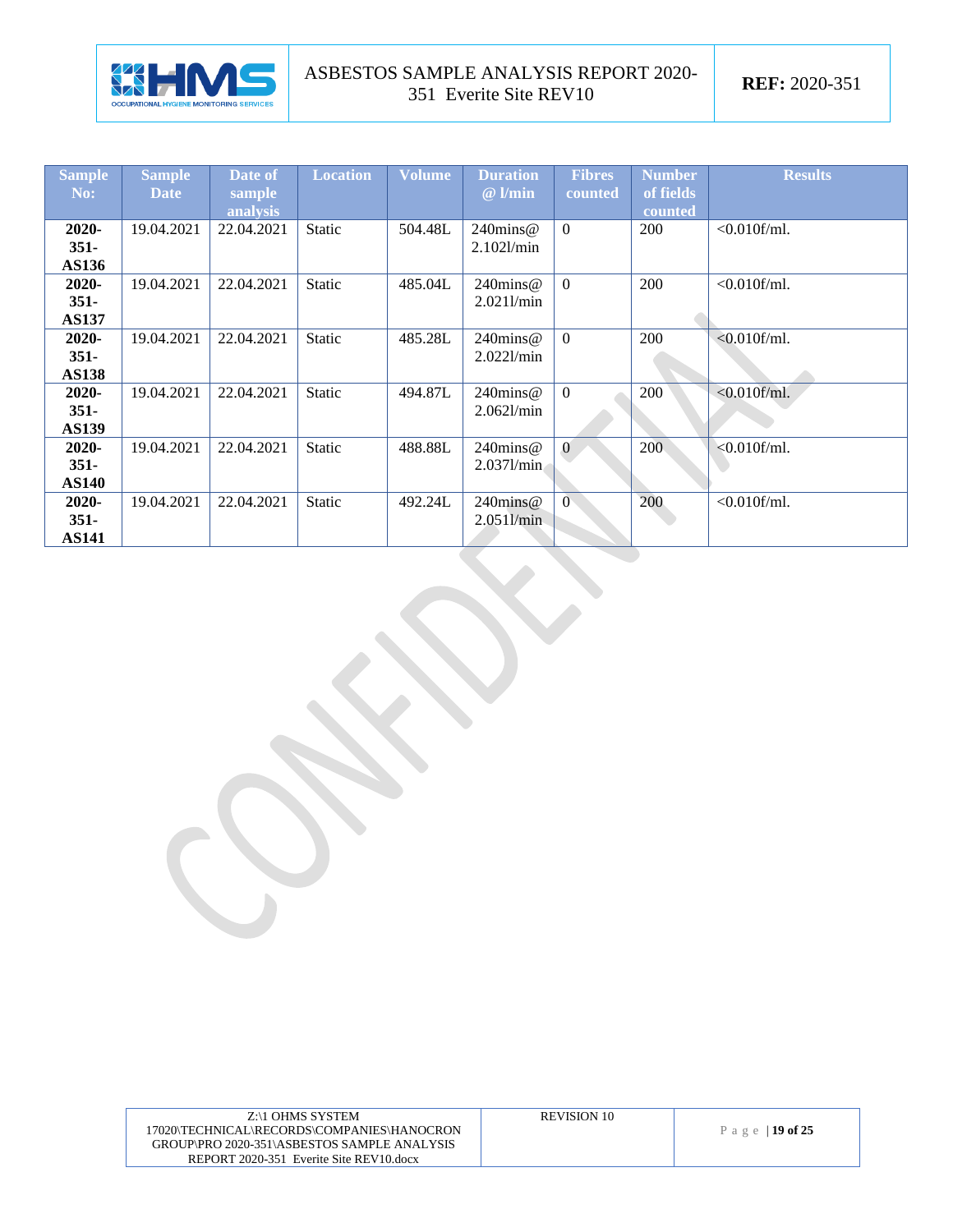



| Z:\1 OHMS SYSTEM                            | <b>REVISION 10</b> |
|---------------------------------------------|--------------------|
| 17020\TECHNICAL\RECORDS\COMPANIES\HANOCRON  |                    |
| GROUP\PRO 2020-351\ASBESTOS SAMPLE ANALYSIS |                    |
| REPORT 2020-351 Everite Site REV10.docx     |                    |
|                                             |                    |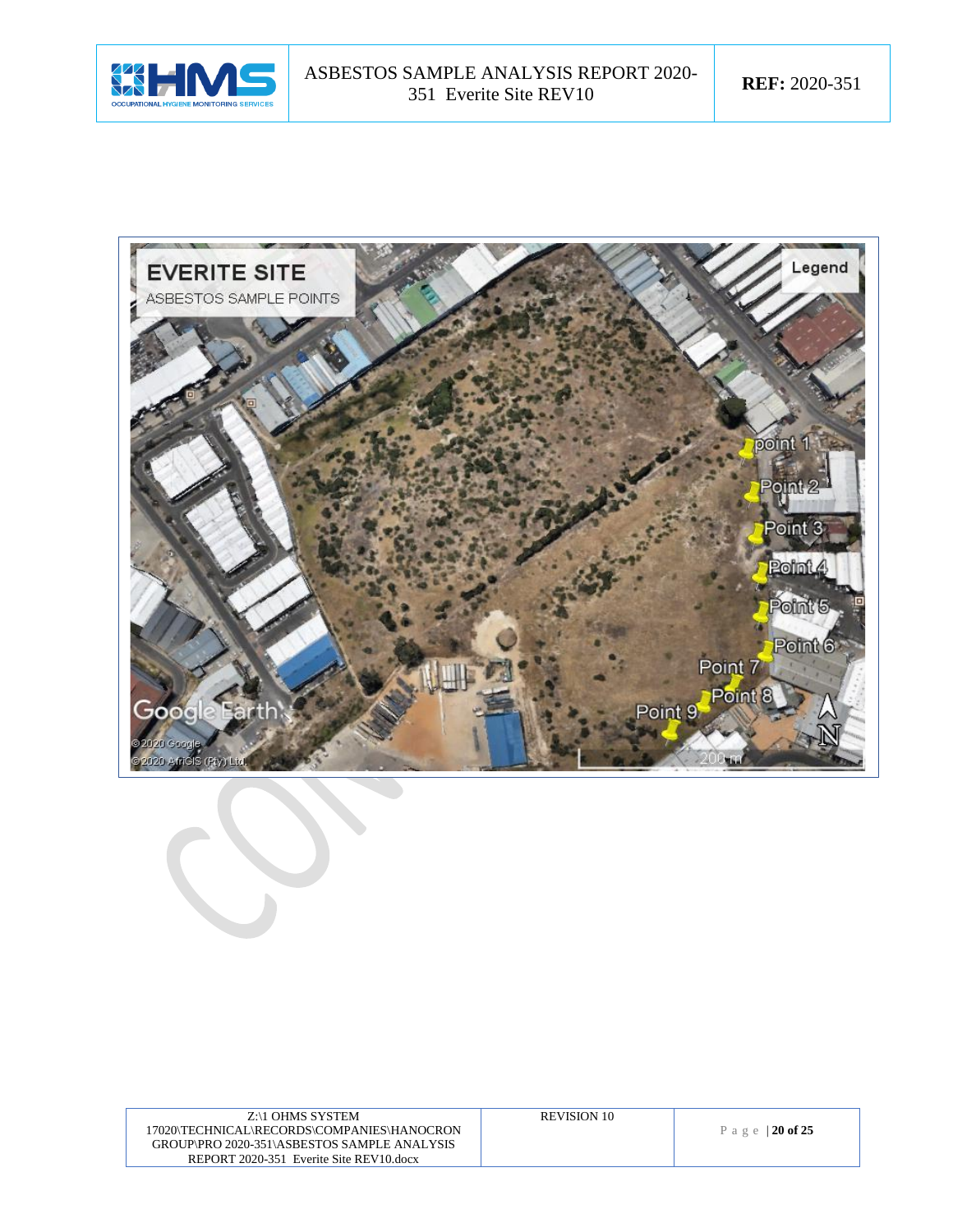

# *DISCUSSION OF RESULTS*

On the **15th of October 2020** asbestos monitoring was carried out at Chand Everite Site.

The asbestos air samples 2020-351-AS1, 2020-351-AS2, 2020-351-AS3, 2020-351-AS4, 2020- 351-AS5, 2020-351-AS6, 2020-351-AS9, 2020-351-AS10, analyzed on the 16<sup>th</sup> &19<sup>th</sup> of October 2020, had no regulated asbestos fibres detected on the filter, the air sample 2020-351-AS7 had 2 regulated asbestos fibres detected on the filters, the asbestos air sample 2020-351-AS8 had 3 fibres detected on the filter, all samples had a final result of <0.010f/ml which is below the Occupational Exposure Limit of 0.2f/ml.

The field blank 2020-351-AS11FB was also found to be clear of regulated asbestos fibres.

On the 23<sup>rd</sup> of October 2020 asbestos monitoring was carried out at Chand Everite Site.

The asbestos air samples 2020-351-AS12, 2020-351-AS13, 2020-351-AS314, 2020-351-AS15, 2020-351-AS16, 2020-351-AS17, 2020-351-AS18, 2020-351-AS19, and 2020-351-AS20 analyzed on the 29<sup>th</sup> of October 2020, had no regulated asbestos fibres detected on the filter, all samples has a final result of <0.010f/ml which is below the Occupational Exposure Limit of 0.2f/ml.

On the **30th of October 2020** asbestos monitoring was carried out at Chand Everite Site.

The asbestos air samples 2020-351-AS21, 2020-351-AS22, 2020-351-AS23, 2020-351-AS24, 2020-351-AS25, 2020-351-AS26, 2020-351-AS27, 2020-351-AS28, 2020-351-AS29 and 2020-  $351 - AS30$  analyzed on the  $2<sup>nd</sup>$  of November 2020, had no regulated asbestos fibres detected on the filter, all samples has a final result of <0.010f/ml which is below the Occupational Exposure Limit of 0.2f/ml.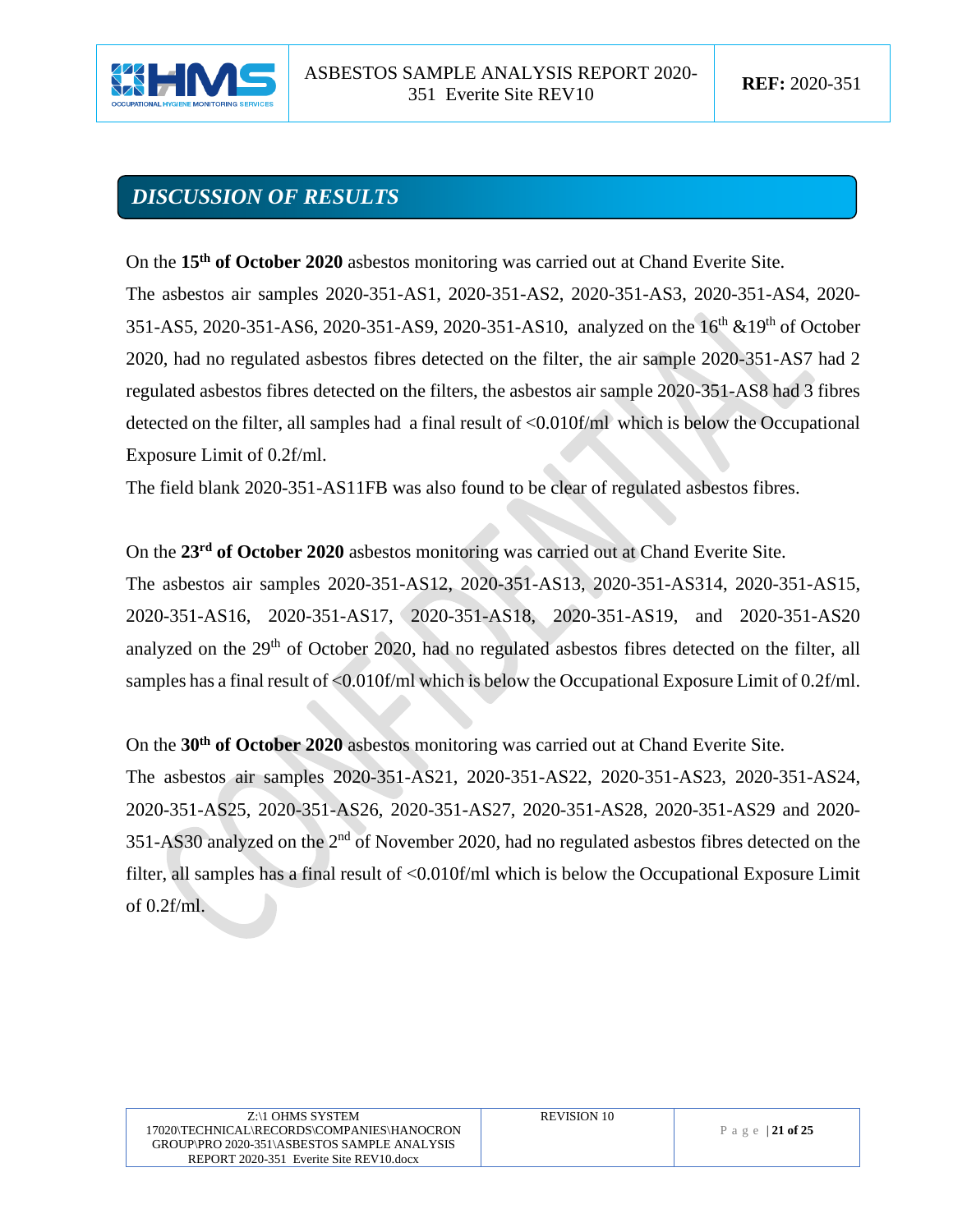

On the 4<sup>th</sup> of November 2020 asbestos monitoring was carried out at Chand Everite Site. The asbestos air samples 2020-351-AS31, 2020-351-AS32, 2020-351-AS33, 2020-351-AS34, 2020-351-AS35, 2020-351-AS36, 2020-351-AS37, 2020-351-AS38, 2020-351-AS39 and 2020-  $351$ -AS40 analyzed on the  $5<sup>th</sup>$  of November 2020, had no regulated asbestos fibres detected on the filter, all samples has a final result of <0.010f/ml which is below the Occupational Exposure Limit of 0.2f/ml.

On the **10th of November 2020** asbestos monitoring was carried out at Chand Everite Site. The asbestos air samples 2020-351-AS41, 2020-351-AS42, 2020-351-AS43, 2020-351-AS44, 2020-351-AS45, 2020-351-AS46, 2020-351-AS47, 2020-351-AS48, 2020-351-AS49 and 2020- 351-AS50 analyzed on the 16<sup>th</sup> of November 2020, had no regulated asbestos fibres detected on the filter, all samples has a final result of <0.010f/ml which is below the Occupational Exposure Limit of 0.1f/ml.

On the **27th of November 2020** asbestos monitoring was carried out at Chand Everite Site. The asbestos air samples 2020-351-AS51, 2020-351-AS52, 2020-351-AS53, 2020-351-AS54, 2020-351-AS55, 2020-351-AS56, 2020-351-AS57, 2020-351-AS58, 2020-351-AS59 and 2020- 351-AS60 analyzed on the 3<sup>rd</sup> of December 2020, had no regulated asbestos fibres detected on the filter, all samples has a final result of <0.010f/ml which is below the Occupational Exposure Limit of 0.1f/ml.

On the 9<sup>th</sup> of December 2020 asbestos monitoring was carried out at Chand Everite Site. The asbestos air samples 2020-351-AS61, 2020-351-AS62, 2020-351-AS63, 2020-351-AS64, 2020- 351-AS65, 2020-351-AS66, 2020-351-AS67, 2020-351-AS68, 2020-351-AS69 and 2020-351- AS70 analyzed on the 11<sup>th</sup> of December 2020, had no regulated asbestos fibres detected on the filter, all samples has a final result of <0.010f/ml which is below the Occupational Exposure Limit of 0.1f/ml.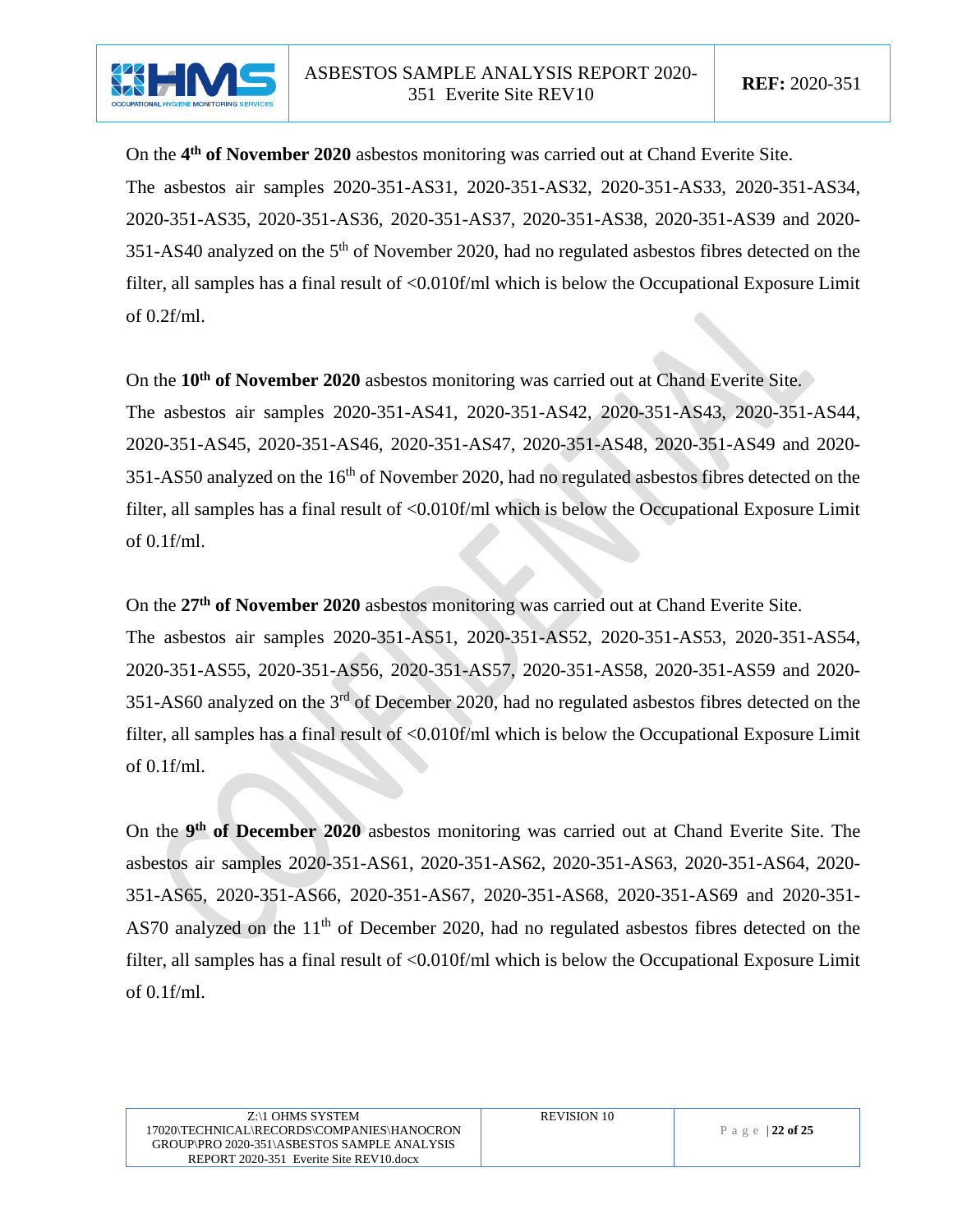

On the **18th of December 2020** asbestos monitoring was carried out at Chand Everite Site. The asbestos air samples 2020-351-AS70A, 2020-351-AS71, 2020-351-AS72, 2020-351-A73, 2020- 351-AS74, 2020-351-AS75, 2020-351-AS76, 2020-351-AS77, 2020-351-AS78, 2020-351-AS79 and  $2020-351-AS80$  analyzed on the  $21<sup>st</sup>$  of December 2020, had no regulated asbestos fibres detected on the filter, all samples has a final result of <0.010f/ml which is below the Occupational Exposure Limit of 0.1f/ml.

The field blank 2020-351-AS80FB was also found to be clear of regulated asbestos fibres.

On the **11th of January 2021** asbestos monitoring was carried out at Chand Everite Site. The asbestos air samples 2020-351-AS81, 2020-351-AS82, 2020-351-AS83, 2020-351-A84, 2020-351- AS85, 2020-351-AS86, 2020-351-AS87, 2020-351-AS88, 2020-351-AS89, and 2020-351-AS90 analyzed on the 13<sup>th</sup> January 2021, had no regulated asbestos fibres detected on the filter, all samples has a final result of <0.010f/ml which is below the Occupational Exposure Limit of 0.1f/ml. The field blank 2020-351-AS91FB was also found to be clear of regulated asbestos fibres.

On the **28th of January 2021** asbestos monitoring was carried out at Chand Everite Site. The asbestos air samples 2020-351-AS92, 2020-351-AS93, 2020-351-AS94, 2020-351-A84, 2020-351- AS95, 2020-351-AS96, 2020-351-AS97, 2020-351-AS98, 2020-351-AS99, 2020-351-AS100 and 2021-351-AS101 analyzed on the  $10<sup>th</sup>$  of February 2021, had no regulated asbestos fibres detected on the filter, all samples has a final result of <0.010f/ml which is below the Occupational Exposure Limit of 0.1f/ml.

The field blank 2020-351-AS102FB was also found to be clear of regulated asbestos fibres.

On the **12th of February 2021** asbestos monitoring was carried out at Chand Everite Site. The asbestos air samples 2020-351-AS103, 2020-351-AS104, 2020-351-AS105, 2020-351-AS106, 2020-351-AS107, 2020-351-AS108, 2020-351-AS109 2020-351-AS110, 2020-351-AS111, and 2020-351-AS112 analyzed on the  $24<sup>th</sup>$  of February 2021, had no regulated asbestos fibres detected on the filter, all samples has a final result of <0.010f/ml which is below the Occupational Exposure Limit of 0.1f/ml.

The field blank 2020-351-AS113FB was also found to be clear of regulated asbestos fibres.

| Z:\1 OHMS SYSTEM                            | <b>REVISION 10</b> |                  |
|---------------------------------------------|--------------------|------------------|
| 17020\TECHNICAL\RECORDS\COMPANIES\HANOCRON  |                    | Page $ 23$ of 25 |
| GROUP\PRO 2020-351\ASBESTOS SAMPLE ANALYSIS |                    |                  |
| REPORT 2020-351 Everite Site REV10.docx     |                    |                  |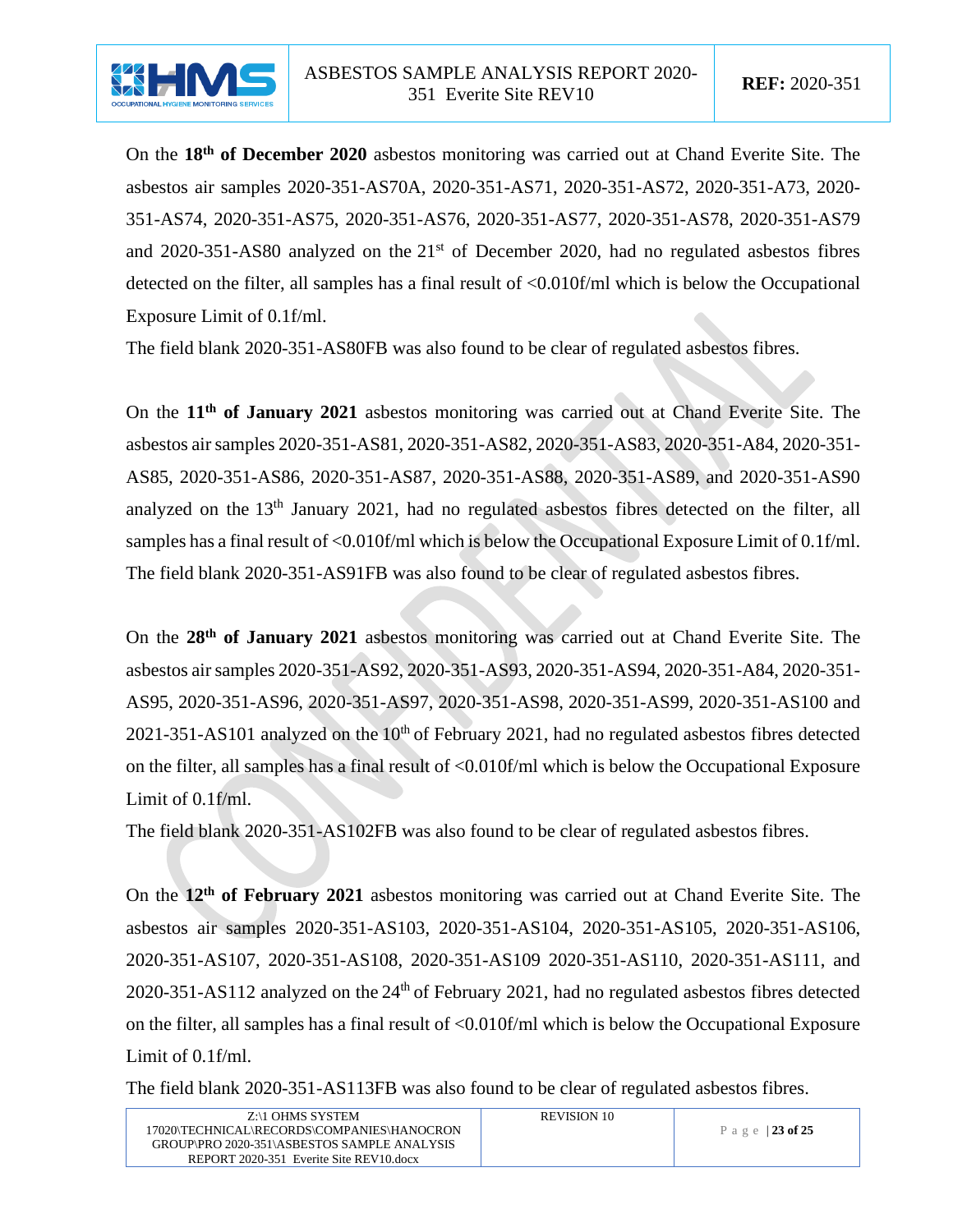

On the **26th of February 2021** asbestos monitoring was carried out at Chand Everite Site. The asbestos air samples 2020-351-AS114, 2020-351-AS115, 2020-351-AS116, 2020-351-A117, 2020-351-AS118, 2020-351-AS119, 2020-351-AS120, 2020-351-AS121, 2020-351-A122, 2020- 2021-351-AS123 analyzed on the  $8<sup>th</sup>$  of March 2021, had no regulated asbestos fibres detected on the filter, all samples has a final result of <0.010f/ml which is below the Occupational Exposure Limit of 0.1f/ml.

The field blank 2020-351-AS124FB was also found to be clear of regulated asbestos fibres.

On the **12th of March 2021** asbestos monitoring was carried out at Chand Everite Site. The asbestos air samples 2020-351-AS126, 2020-351-AS127, 2020-351-AS128, 2020-351-A129, 2020-351- AS130, 2020-351-AS131, 2020-351-AS132, 2020-351-AS133, 2020-351-AS134, and 2021-351- AS135 analyzed on the 30<sup>th</sup> of March 2021, had no regulated asbestos fibres detected on the filter, all samples has a final result of <0.010f/ml which is below the Occupational Exposure Limit of 0.1f/ml.

The field blank 2020-351-AS125FB was also found to be clear of regulated asbestos fibres.

On the **19th of April 2021** asbestos monitoring was carried out at Chand Everite Site. The asbestos air samples 2020-351-AS136, 2020-351-AS137, 2020-351-AS138, 2020-351-A139, 2020-351- AS140, and 2021-351-AS141 analyzed on the  $22<sup>nd</sup>$  of April 2021, had no regulated asbestos fibres detected on the filter, all samples has a final result of <0.010f/ml which is below the Occupational Exposure Limit of 0.1f/ml.